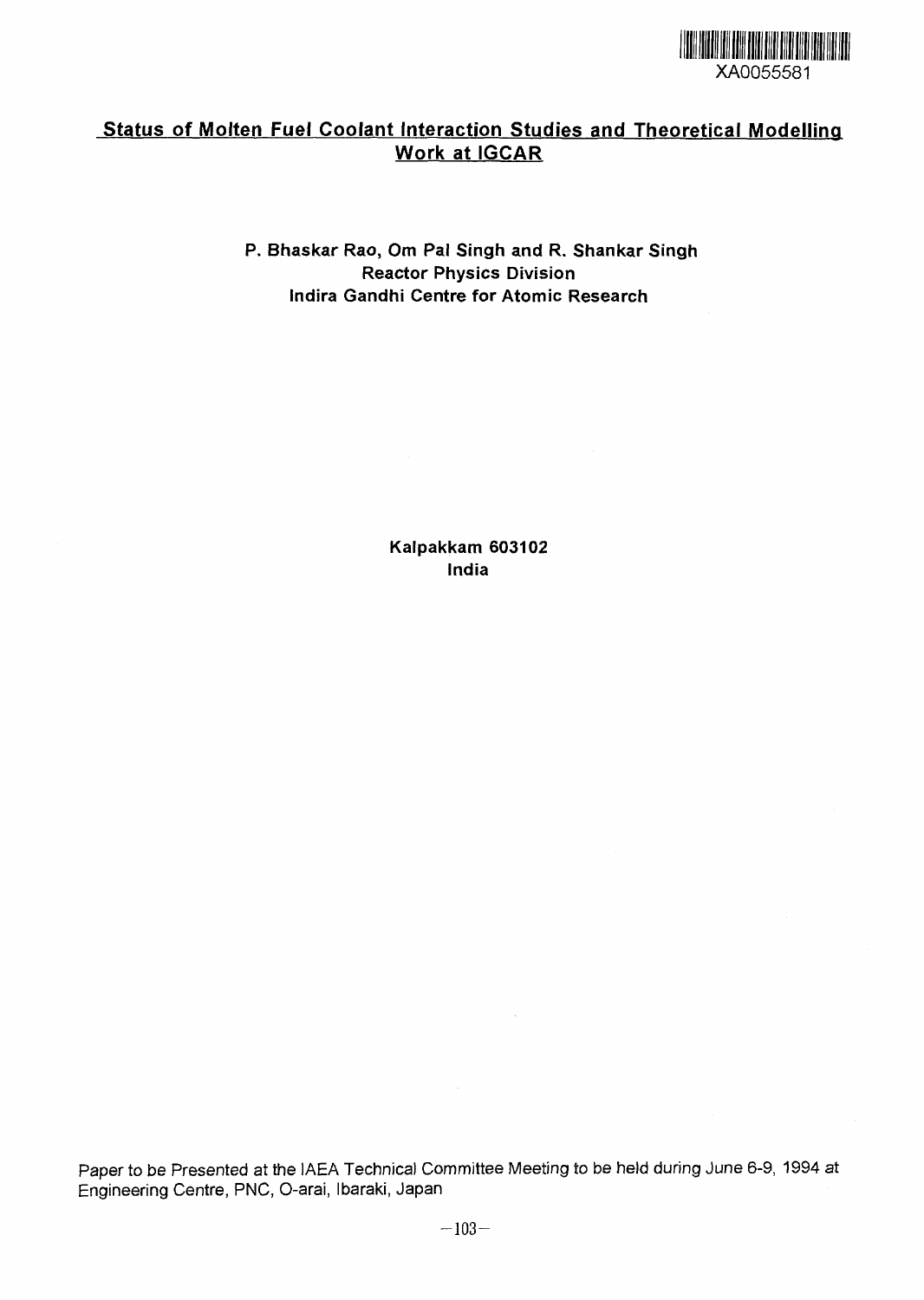# STATUS OF MOLTEN FUEL COOLANT INTERACTION STUDIES AND THEORETICAL MODELLING WORK AT IGCAR

## P. Bhaskar Rao, Om Pai Singh and R. Shankar Singh Reactor Physics Division, Indira Gandhi Centre for Atomic Research, Kalpakkam 603102, India

#### Abstract

Status of Molten Fuel Coolant Interaction (MFCl) studies is reviewed and some of the important observations made are presented. A new model for MFCl that is developed at IGCAR by considering the various mechanisms in detail is described. The model is validated and compared with the available experimental data and theoretical work at different stages of its development. Several parametric studies that are carried using this model are described. The predictions from this model have been found to be satisfactory, considering the complexity of the MFCl. A need for more comprehensive and MFCl-specific experimental tests is brought out.

### **1 Introduction**

The interest in this area started as early as 1957 [1] when in a foundry accident, molten aluminium came in contact with water and resulted in steam explosion with an efficiency which almost touched the thermodynamic limit. Subsequently also there were several incidents[2-9] involving the molten-fuel- coolant-interaction (MFCl) in thermal reactors, where efficiency in the order of 2% was noticed. The efficiency more than 1% is usually termed as violent. The interest in this topic increased further with the advent of liquid metal cooled fast breeder reactors(LMFBRs) where a potential for MFCl exists. Basically, because of the good expansion properties of the sodium as compared to the fuel, and also as the fuel temperature is considerably higher than that of sodium, it is feared that MFCl may lead to large and even explosive pressure build-ups. Some of the likely consequences of an MFCl could be as mentioned below. If a single pin or a few pins are involved in MFCl, then the coolant expulsion may trigger reactivity transients and the pressure pulses may damage the neighbouring pins leading to pin- to-pin failure propagation. If all the pins in a Subassembly(SA) are involved in the MFCl, the reactivity transient is more severe and the pressures produced are larger. This, combined with the possible reactivity changes caused by the movement/deformation of subassembly and rapid expulsion of sodium, could lead to further escalation of the problem through reactivity transient and may cause SA-to-SA failure propagation. In a whole-core meltdown accident, an MFCl may produce large amount of mechanical work to cause severe damage to the reactor vessel system.

Consideraable amount of theoretical and experimental work is reported on this topic and excellent reviews are available in the literature[10-13]. The main aim of the work was to investigate and study physical mechanisms and processes that are responsible for energetic interaction, and the physical conditions that are necessary to trigger energetic interaction in LMFBR fuel coolant systems.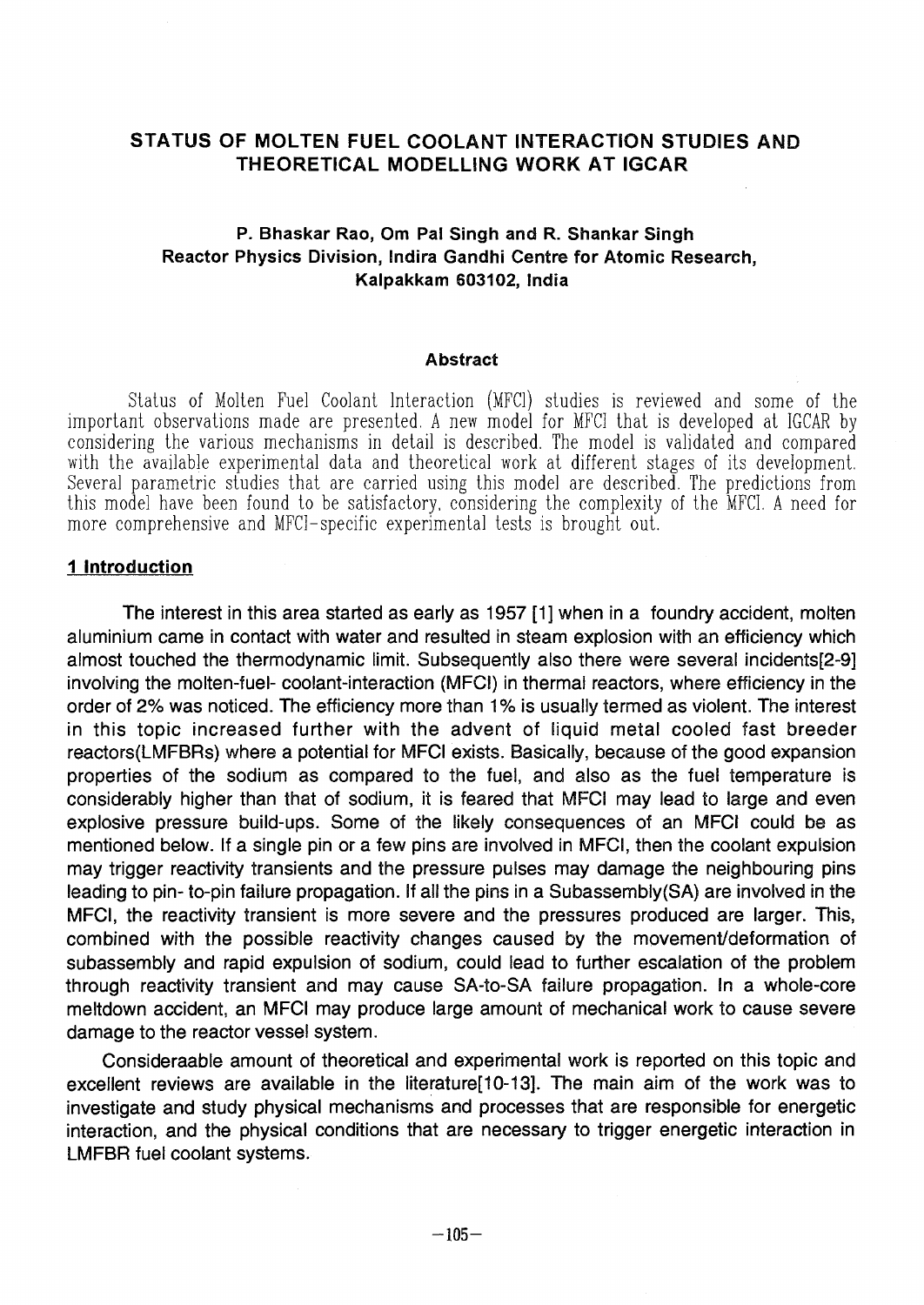In section 2 we describe MFCI phenomenon, and in section 3 we give a brief review of the status of work done in this area. In section 4, theoretical model development and analysis work carried out at IGCAR is presented. In Section 5 we give conclusions.

# **2 MFCI Phenomenon**

The MFCI studies warrant the knowledge of initial temperatures and amounts of fuel and coolant, the mode of mixing, and the interaction processes such as mechanism of heat transfer and interdispersion of molten fuel and coolant.

With the experience gained from a large number of MFCI tests conducted all over the world in the last 25 years, this interaction may be defined to occur as follows. Molten fuel in bulk comes into contact with the coolant.Three modes of contact are possible,

(i)- molten fuel dropped into a pool of coolant

(ii)- coolant enetering a pool of molten fuel and

(iii)- molten fuel and coolant mix forming stratified layers.

In the fuel-to-coolant mode (Mode i) of contact extensive fragmentation is caused with relatively less rapid heat flux,

where as in the coolant-to-fuel mode (Mode ii) of contact the fragmentation is less, but coolant is superheated almost to the homogeneous nucleation temperature.

On the whole the interaction in general proceeds in the folowing manner. Initially a coarse mixing of the fuel and the coolant occurs with a stable vapour blanketing. A local disturbance or an external trigger then results in vapour film collapse. It then leads to differential acceleration between the fuel and the coolant masses due to one of the three processes, viz, Rayleigh-Taylor Instability, Kelvin- Helmholtz Instability, and Boundary-Layer stripping. The Rayleigh-Taylor instability is found to be the dominant mechanism, which causes widespread fuel fragmentation and a fine fuel-coolant mixing. Further a liquid-liquid intimate contact is also established , resulting in rapid coolant over-heating. A rapid heat transfer then results particularly when the interface temperature between the fuel particle and the coolant is close to coolant homogeneous nucleation temperature. The heat transfer rate that results varies by several orders based on the interface temperature and other physical conditions. The extent of mixing which gives a measure of the amount of coolant being overheated is important, and depends on the interaction propagation velocity and the size of the system. The fragmentation[14] process occurs due to several physical processes some of the importnt ones are (i) Thermal, (ii) Hydrodynamic, (iii) Entrapment and (iv) Entrainment. The most dominant for the reactor cases are the thermal and hydrodynamic mechanisms.

One of the worries in an MFCI is whether a vapour explosion occurs in a reactor situation. Two theories are available which give the criteria for vapour explosion. First is the spontaneous nucleation theory propounded by Fauske[12] and the criteria are (i) coarse premixing followed by film boiling, (ii) liquid-liquid contact, (iii) initial contact temperature exceeding spontaneous nucleation temperature of the coolant and (iv) adequate physical constraint. Second is detonation theory, propounded by Board and Hall [16] and the criteria are (i) fuel and coolant get coarsely intermixed, (ii) film boiling results, (iii) an unidentified trigger results in liquid-liquid intimate contact and a rapid heat transfer and (iv) shock travelling through the mixture causes wide-spread fragmentation of the fuel, and further mixing.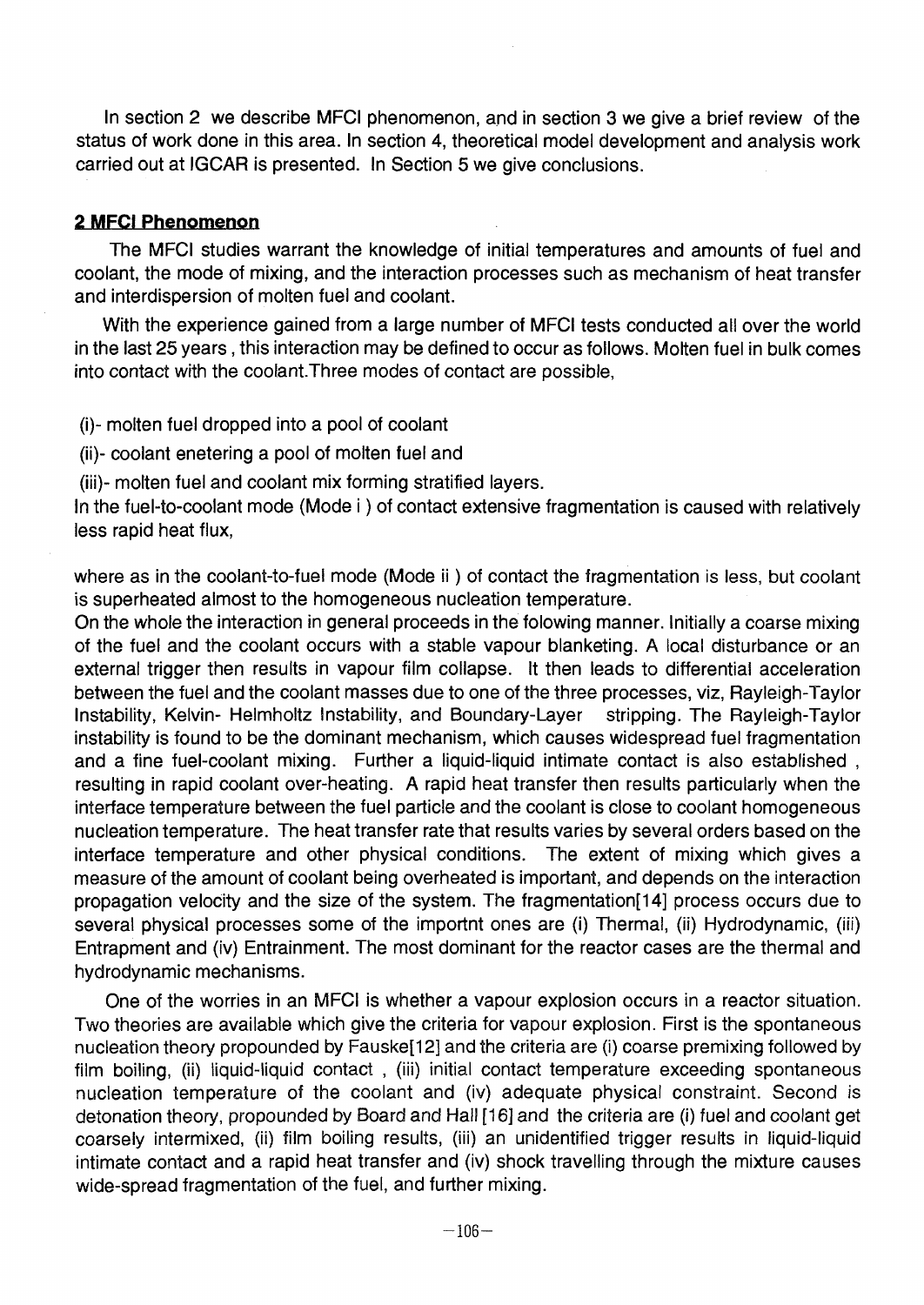# **3 Status of MFC! Work**

### **3.1 Experimental Work**

A large experimental effort [17-41 ] was put to understand the basic MFCI phenomenon. Most of the experiments were carried out with a number of fuels and coolants and were directed towards identifying basic processes involved and the fuel/coolant types and the physical conditions that lead to energetic interaction. Some experiments were also carried out to support theoretical model development . A very few experiments however were carried out with the reactor materials in the in-pile conditions. A limited amount of experimental work on the UO<sub>2</sub>-Na and Tin-H<sub>2</sub>O systems has been done.In our centre also experimental facility is set up to carry outwork on MFCI.

The main findings of the experimental work reported in the literature are :

(i) Extremely rapid boiling heat transfer leading to over- pressurization is always observed in MFCI where the fuel-coolant interface temperature reached the coolant spontaneous necleation temperature [12].

(ii) Wide spread fuel fragmentation to a size of the order of 200  $\mu$  m occurs in all fuel-coolant systems where the mode of contact is fuel-into-coolant [42].

(iii) Experiments with sodium as coolant indicate a benign interaction as compared to those with water as coolant[43].

(iv) Fuel and coolant thermal diffusivities influence the MFCI energetics considerably.

(v) Coolant superheating followed by explosive vaporization and consequent overpressurization [44] is observed in some experiments.

(vi) Wide spread fuel fragmentation and nonenergetic MFCI results in LMFBR materials if mode of contact is fuel-dropped/injected- into-coolant. Coolant overpressurization and no fragmentation results for coolant-into-fuel mode of contact.

(vii) In-reactor MFCIs [45,46] for LMFBR accident conditions, for  $UO<sub>2</sub>$ -Na and UC-Na, are always found to be non-energetic with efficiency less than 0.2%.

### 3.2 Theoretical work

The theoritical work was initiated starting with the conservative model of Hicks and Menzies which gave the upper limit to the efficiency. Subsequentily, several mechanistic models were developed. A brief review is given below.

### 3.2.1 Thermodynamic Models

These models ignore the details of interaction proceses by assuming instantaneous heat transfer from the fuel to the coolant and give the thermodynamic upper limit of the mechanical work energy generated in the MFCI. A fixed fuel to coolant mass ratio is assumed. Various thermodynamic models are discussed in this sub-section.

### (i)Hicks and Menzies Mode!

In this model [47] it is assumed that the mixing of the fuel and sodium takes place at constant volume, the thermal equilibrium is attained before any expansion takes place, the equation for expansion of sodium-fuel mixture is derived by assuming that thermal equilibrium exists at all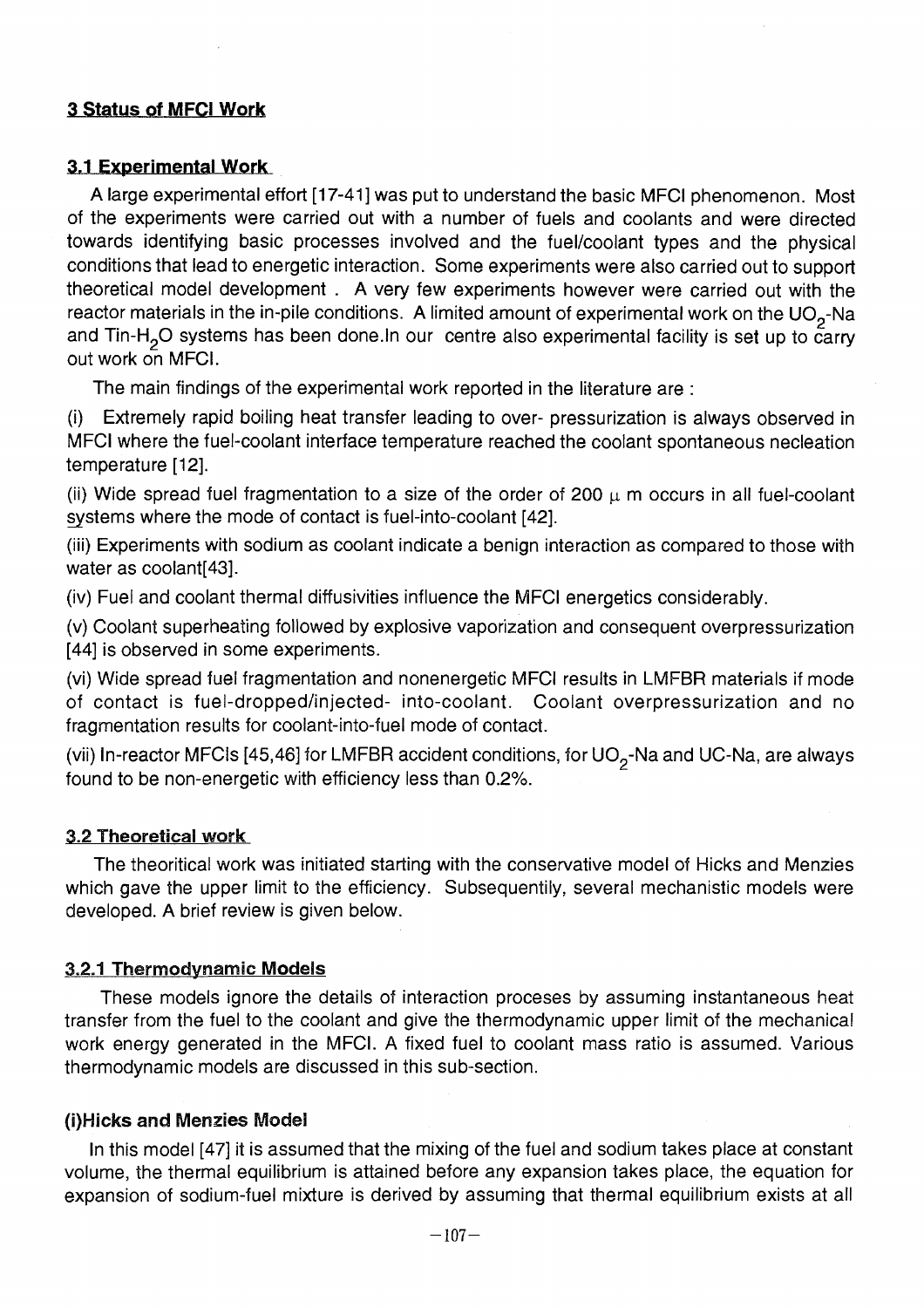times between the two materials and the expansion of the mixture is adiabatic, and the properties of fuel and coolant do not change during expansion. They found that the expansion work varied with sodium to fuel mass ratio and that a peaking behaviour was observed and that the maximum corresponded to complete vaporization of the liquid with insignificant superheating of the vapour. The efficiency of thermal-to-mechanical energy conversion of as much as 30% is observed.

### **(ii)Modified Hicks and Menzies Model**

In this model, the heat transfer between the fuel and sodium is stopped during the expansion process. One finds that this modification is more realistic than the original model as vapour blanket of the fuel reduces the heat transfer. Adiabatic model gives about one fourth of mechanical work energy release as compared to the original model at optimum sodium-to-fuel mass ratio. Also, the original model, this model does not exhibit a sharp peaking behaviour in the mechanical work potential as a function of fuel-to-coolant mass ratio.

## **(iii) Klickman's Modification**

Klickman[48] modified the Hicks and Menzies model by taking into account the temperature dependant sodium heat of vaporization which allows the sodium to be heated above its critical point.

## **(iv) Padiila's Model(SOCOOL Model)**

Padilla[49] improved the Hicks and Menzies model by dropping all the limitations of the Hicks and Menzies model. He specified completely all the thermodynamic properties of sodium and fuel required for the calculation of energy release. The assumed processes are illustrated on an idealised temperature - entropy diagram for sodium. Sodium is heated along the vapour pressure curve. If the rate of heat transfer is assumed to be infinite, the sodium can expand to the terminal pressure in three distinct phases. The sodium first expands to the melting point of the fuel in thermal equilibrium with the liquid fuel, then undergoes an isothermal expansion as the fuel solidifies and finally expands in thermal equilibrium with the solid fuel, (b) If it is assumed that no heat transfer occurs during the expansion phase, the sodium expands to the terminal pressure along a path corresponding to an isentropic expansion.

This model, accounts for the heat of fusion of the fuel and allowed for variable specific heats of liquid and solid fuel. The work energy for the thermal equilibrium expansion process was found to be approximately three times that for the isentropic- expansion process.

## **(v) Judd's Model**

Judd[50] applied the Himpan equation to sodium above the temperature range of the data recommeded by Golden and Tokar[51]. His predictions for the mechanical work energy are about 30% higher than those reported by Hicks and Menzies and he obtained a much broader peak as a function of sodium/fuel mass ratio. He found that the sodium/fuel mass ratio is not so important in determining the optimum mechanical work energy. This is because the present method does not ignore the work done by the liquid.

A comparison of the work potential as a function of fuel-to- coolant mass ratio is made for different thermodynamic models in Fig 1.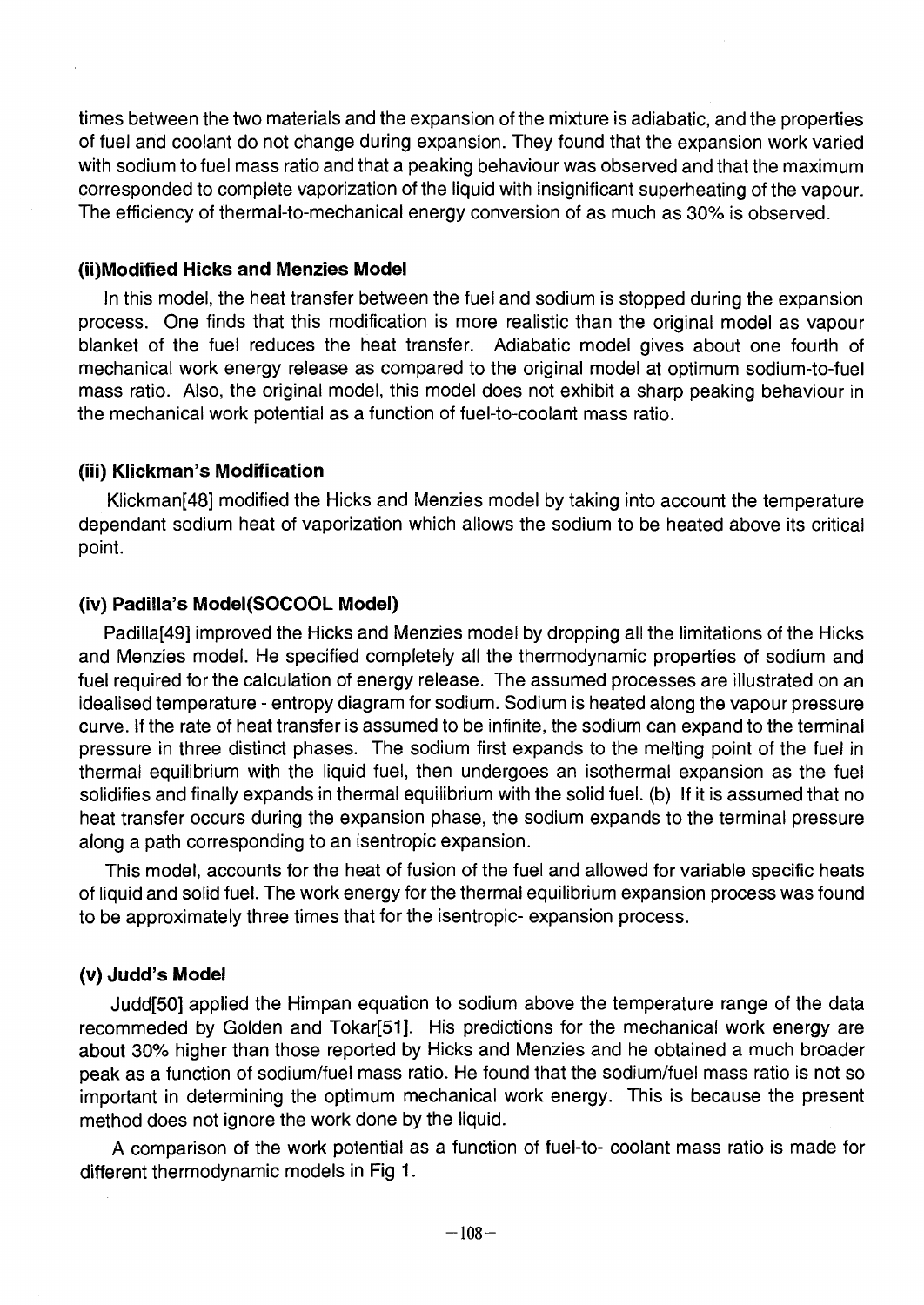# **3.2.2 Finite Heat Transfer Rate Models**

Thermodynamic models are too conservative and the upper limit predicted by these models for the mechanical work energy is too high to provide a reasonable basis for design. Moreover, thermodynamic approach does not give pressure time histories that are needed for the assessment of the reactivity and structural damage. Therefore, there have been attempts to develop models which are less conservative and give pressure time histories. Various models developed so far are as follows:

# (i) **Pfefflerlen Model**

Pfefflerlen[52] assumed a one-dimensional geometry where the sodium and molten fuel were both semi-infinite in extent and separated by an interface with negligible contact resistance. The rate of heat transfer is calculated from the solution of the semi-infinite heat conduction problem. When the sodium adjacent to the interface is heated rapidly, a shock wave is assumed to be generated. As the shock wave moves away from the interface, boiling is assumed to occur. The amount of sodium that is superheated is then expanded to the terminal pressure assuming that the fuel surface is vapour blanketed. The acoustic work and the inertial work were determined by evaluating changes in the entrophy and inertial energy of the sodium. This model gives work energies about an order of magnitude lower than both the Hicks and Menzies model and the model of Padilla.

# **(ii) Padilla's Model(SOCOOL -II)**

In this model[53], it is assumed that fuel particles are instantaneously and uniformly dispersed in a mixing region surrounded by unheated liquid and there is no heat transfer between these two regions. Heat transfer from fuel to coolant is calculated by considering a single spherical fuel particle concentrically surrounded by sodium. Conduction heat transfer between the fuel and sodium is assumed and the parabolic heat conduction equation in spherical coodinate system with internal heat source is solved using implicit numerical technique. The rate of pressure increase for a liquid heated in a confined region, is given by the general thermodynamic relationship. The temperature increase is calculated from heat conduction equation and the'rate of volume increase is calculated from one dimensional acoustic or inertial equation.

Some of the findings of this model are:

(a) For a given set of conditions, 90% of thermal equilibrium is reached within a time less than acoustic period for typical reactor MFCI conditions.

(b) For all particle sizes of less than or of the order of 1000  $\mu$  m and sodium/fuel ratio less than 0.5, the boiling occurs at 98% of thermal equilibrium.

(c) Acoustic energy is typically about 70% of the blast (inertial) energy or about 40% of the total energy.

# (iii) Model of Cho,lvins and Wright

A more comprehensive model has been developed by Cho, Ivins and Wright[54,55] at ANL The significant feature of this model which differs from that of Padilla's model are

(a) This model allows the fragmentation of the fuel and mixing with the sodium over a specified time period instead of instantaneous mixing and fragmentation.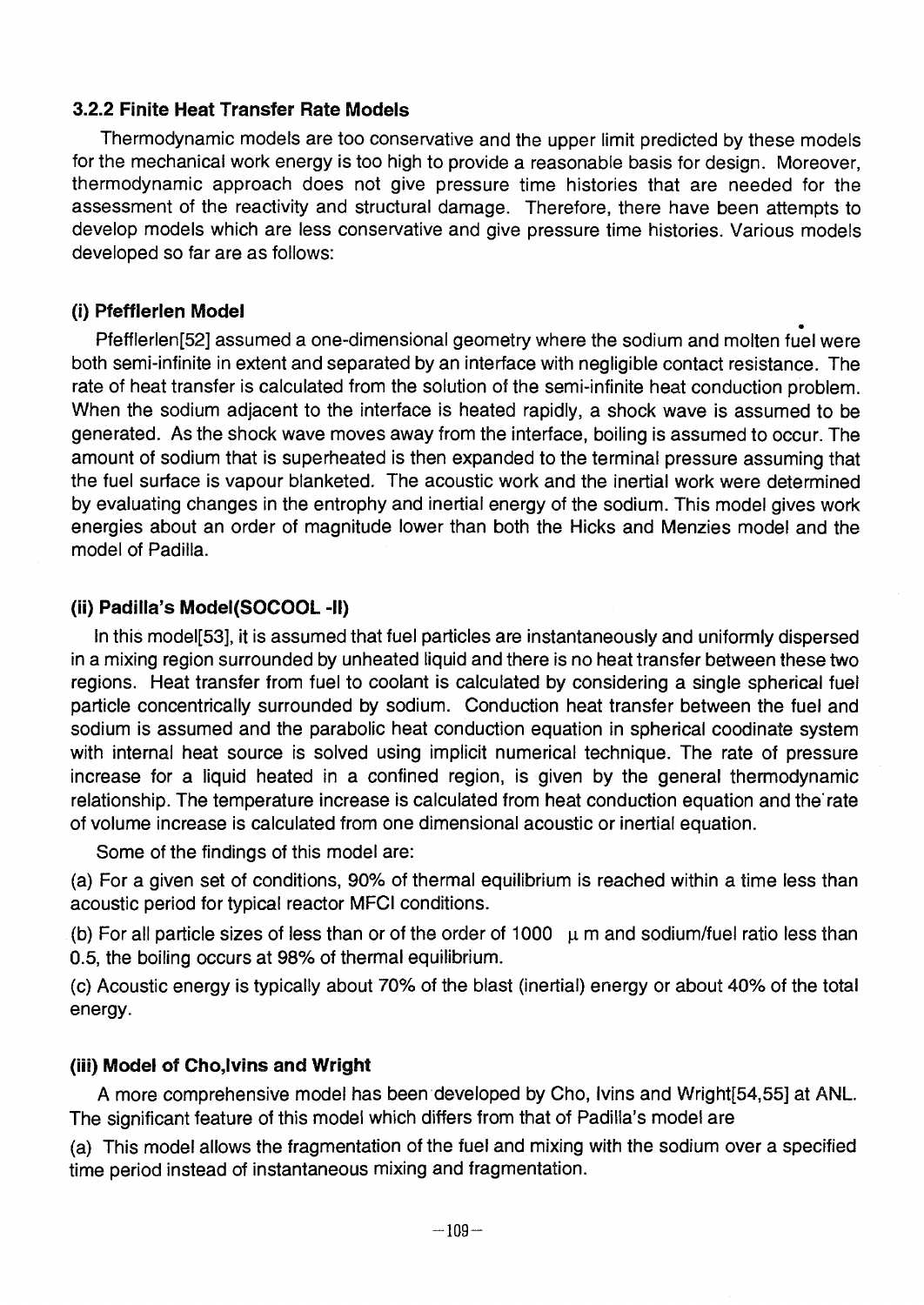(b) Quasi-steady state heat transfer and transient conduction model have been used for sodium heating.

(c) Geometrical constraints used in this model are:

 **Acoustic** constraint of infinite extent

- Inertial constraint

Acoustic constraint upto the time of acoustic unloading, followed by inertial constraint.

(d) The cushioning effect of non-condensible gases and sodium vapour initially present in the mixing region are taken into account.

(e) Heat transfer can be continued into the two-phase sodium region or a heat transfer cut off can be arbitrarily specified. The findings of this model are the folllowing

(a) The peak pressures occur during the liquid phase heating and expansion.

(b) The transient conduction model gives an order of magnitude higher peak pressure and larger amount of acoustic work than quasi-steady state heating rate.

(c) The peak pressure for transient conduction approximation was reduced by 6% when the presence of 1% (vol.) inert gas in the heated sodium was taken into account.

(d) There is no appreciable shock pressure for mixing time of 1 ms. In this case, pressure increases slowly while the heated sodium remains a subcooled liquid.

(e) Generally the work done decreases with decreasing heating rate as might be caused by increasing the fragmentation and mixing time constant.

# **(iv) Caldarola's Model**

In his model[56], Caldarola assumes that the reaction takes place in two phases, i.e., in phase A and phase B. In phase A (a) fragmentation is assumed to be instantaneous with intimate contact of the fuel with the coolant, (b) transient heat conduction model is assumed for heat transfer.(c) the heat transfer coefficient decreases with time due to the formation of a temperature profile inside the fuel particles and (d) the heated volume of the sodium is constrained by the surrounding unheated coolant and by the other materials present in the core. The sudden expansion of the heated volume first produces acoustic waves, later the sodium column behaves as a piston which is pushed inertially upwards. The pressure rises and reaches a maximum, and then falls as soon as the expansion of the liquid sodium becomes important. At a time coolant attains its saturation temperature sodium boiling starts and phase begins. In phase B, the heat transfer process is characterised by a very large contact area, and by a thermal contact between the fuel and the coolant which becomes inceasingly worse with time, due to the formation of a sodium vapour layer at the external surface of the fuel fragments. A detailed model determines the film thickness in this phase. The sodium boils in a large quantity and hence produces large volume changes. The sodium piston is then further accelerated which allowsthe pressure in the mixing zone to decrease. The exact solution of the heat conduction inside a sphere has been obtained. The experiments of the heat transfer from a sphere to a boiling liquid are discussed to evaluate the thickness of the vapour layer around the sphere.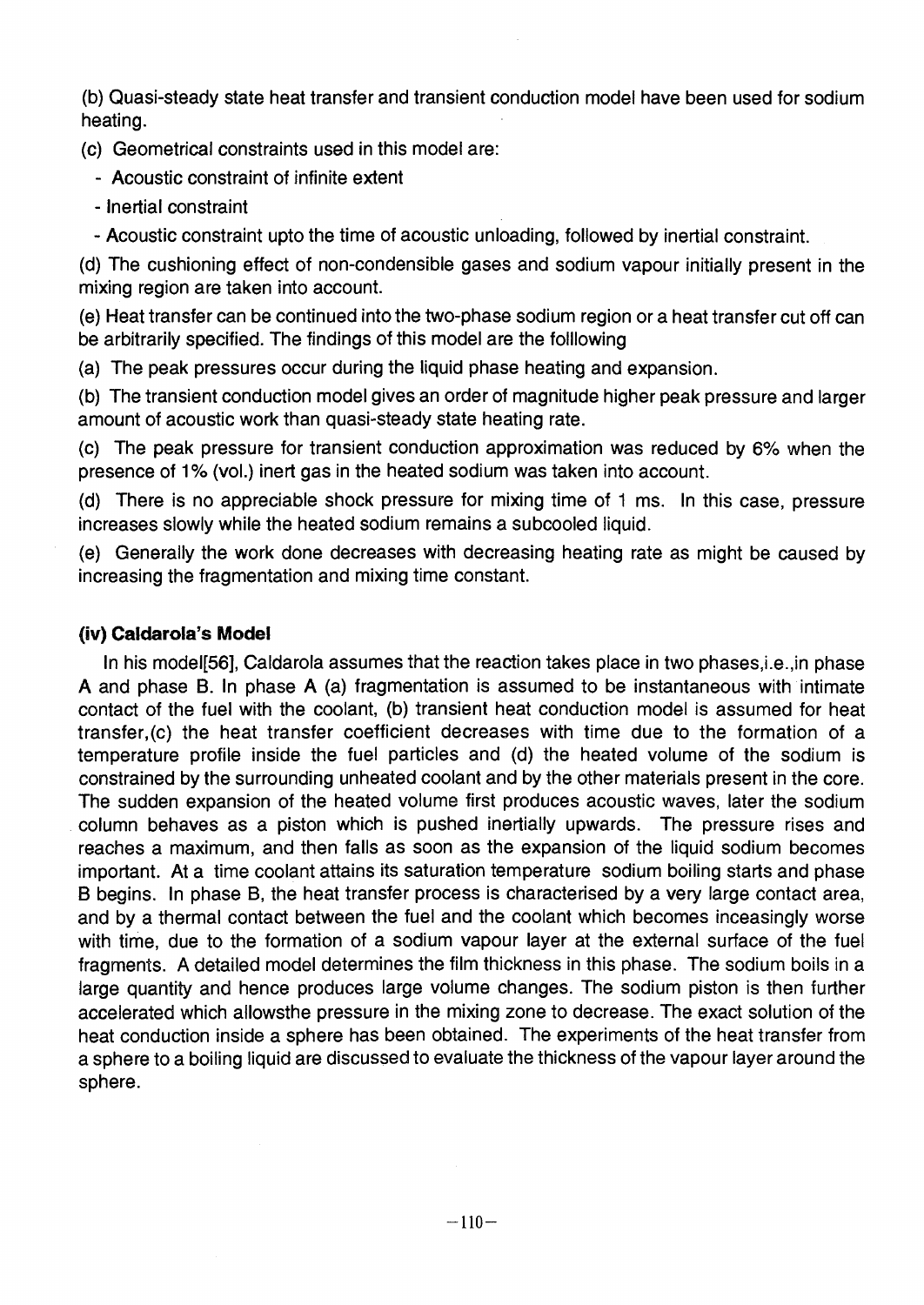The main conclusions of this model are the following:

(a) The total work strongly decreases with the fragmentation and/or mixing time constants.

(b) Vapour blanketing in Phase В is effective only if it is accompanied by a relatively slow process of fragmentation and mixing.

(c) The higher value of vapour film time constant reduces the total work considerably.

(d) The effects of fuel particle size distribution and gas content are important only for rapid fragmentation and mixing.

(c) The total work rises with the initial length of the piston.

## **(v) Jacobs Model**

In almost all the models, the commonly employed approximation is that in the mixing zone,the temperature and pressure are independent of space. Jacobs and Thurnay[57] and Jacobs[58,59] investigated the consequences of this approximation by developing the code BRENDY-I where the effect of temperature and pressure gradients within the heated sodium is taken into account. With this, the estimates of pressure, energy transfer and kinetic energy production are significantly reduced.

## **(vi) CORFOU Model**

CORFOU computer code has been developed by Amlard et al[60]. The main phenomena, i.e. fragmentation, heating, vapourisation and condensation of sodium mass and heat exchange between the surroundings and interaction zone are taken into account to study the influence of several parameters. Fragmentation is represented in CORFOU by the successive generation at defined times of 'families' of small particles from an initial assemblage. The exchange of mass and heat is considered between vapour and liquid that are not in thermal equilibrium. Additional coolant can enter the interaction zone. Non-interacting liquid is taken as incompressible, giving inertial loading.

# **(vil) Hoskin and Morgan Model (TOPAL)**

Hoskin and Morgan developed[61] the code TOPAL to explain the results of shock tube experiments. TOPAL-I calculates pressure history corresponding to a given energy input whereas TOPAL-II calculates an energy input which could produce a given pressure history.

Mixing ratio is specified at each mesh point along the mixing volume, and a detailed and thermodynamically consistent equation of state is used together with exact, compressible flow dynamics. The authors conclude that the code TOPAL can be used to analyse the current series of shock tube experiments.

Recently in the last 5 years some good modelling work and experimental results are reported[62-81]. All except one of the above developed models and the supporting experiments were directed towards UO<sub>2</sub>-water interaction of direct interest only to Light Water Reactors. Typical parameters of interest in MFCI have been reported for UO<sub>2</sub>-water as follows

- fuel particle size lies between 24 and 85  $\mu$  m.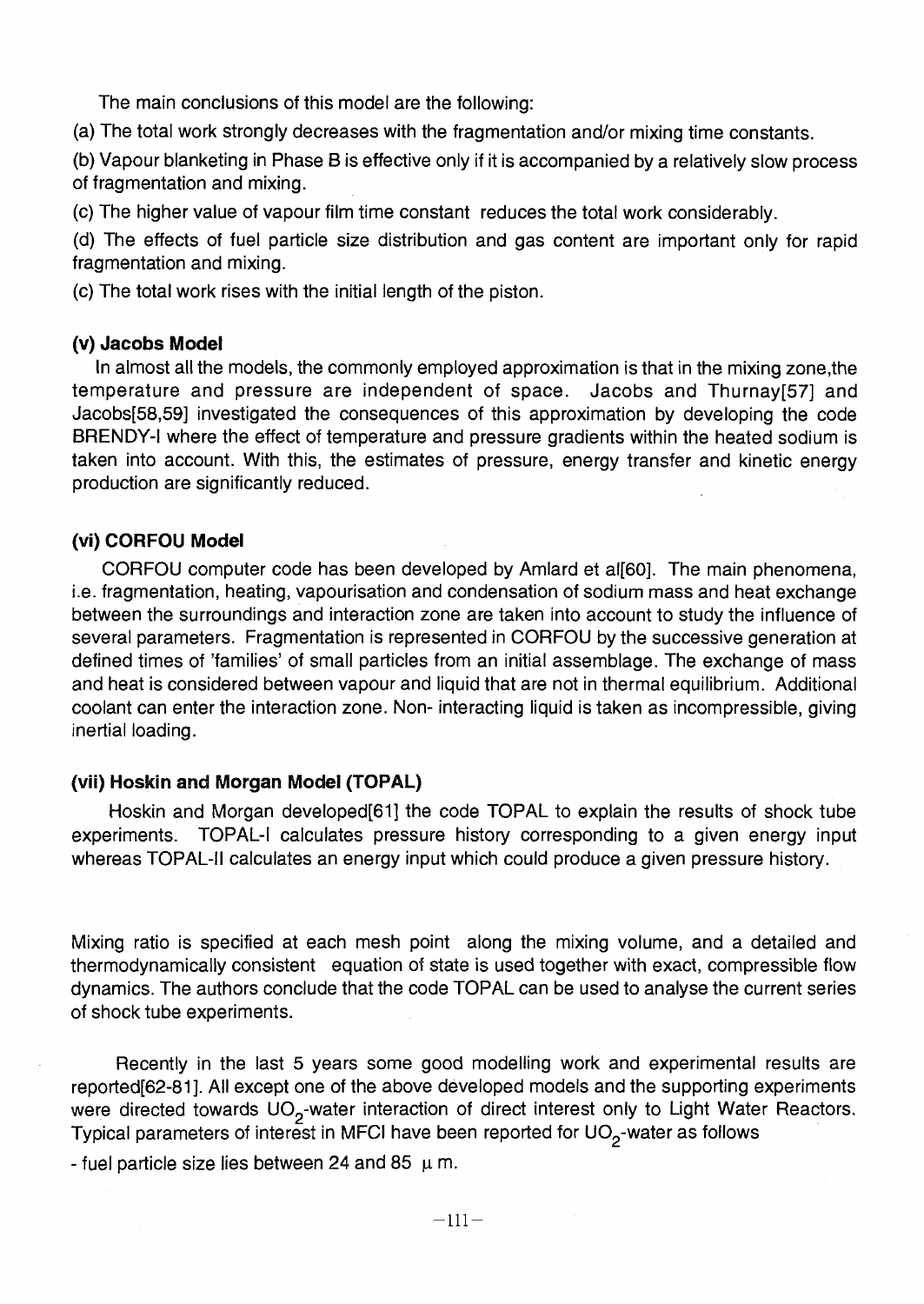- mixing and fragmentation time constant is around 200 ms.
- mixing and interaction propagation velocity is about 120 meter/s
- efficiency is in the order of 1 to 2%

The findings of the recent work are that (a) the models for UO<sub>2</sub>-water are well validated and can reasonably predict the LWR MFCI and the models can be used in LWR accident analyses codes (b) the models for UO<sub>2</sub>-Na are not well developed (c) the experimental tests reported in the last twenty five years were on small-scale-type giving very low efficiency of 0.2% .which can not be extrapolated to full scale as is supported by a recent experimental test[81] where a large scale test on  $UO<sub>2</sub>$ -Na gave an efficiency of about 4%.

### **4 Theoretical Modelling Work at IGCAR**

**A** new theoretical model has been developed at IGCAR by incorporating some of the physical processes that were not accounted for in previous models. The model is applied to the MFCI in UO<sub>2</sub>-Na, UO<sub>2</sub>-H<sub>2</sub>O, UC-Na, UC-H<sub>2</sub>O and Al-H<sub>2</sub>O systems.



Fig 1: Comparison of Thermodynamic Models

## **4.1 Theoretical Model and Code FCI**

The theoretical modelling work at this centre was initiated in the year 1978. The initial efforts were concentrated in the understanding of some of the basic features of MFCI. Therefore computer codes were developed based on the available theoretical models in the literature. Efforts started with the development of code THERM'[82] for calculating the thermodynamic upper limit of efficiency. The code was validated by comparing with other available thermodynamic codes. Results were in good agrrement with other results as shown in Fig 1. It was followed bythe development of a code 'FCI' [83] based on the mechanistic parametric model of Cho et al [54]. This code was validated against the theoretical results of Caldarola. Results compared are the time profiles of (a)liquid coolant pressure (See Fig 2), (b) two- phase pressure (See Fig 3), (c) liquid coolant temperature (See Fig 4), (d) two phase coolant temperature (See Fig 5) and (e) specific work (See Fig 6).Subsequently, we carried out several investigations for MFCI energetics using this code in order to have an understanding of broad areas of the interaction.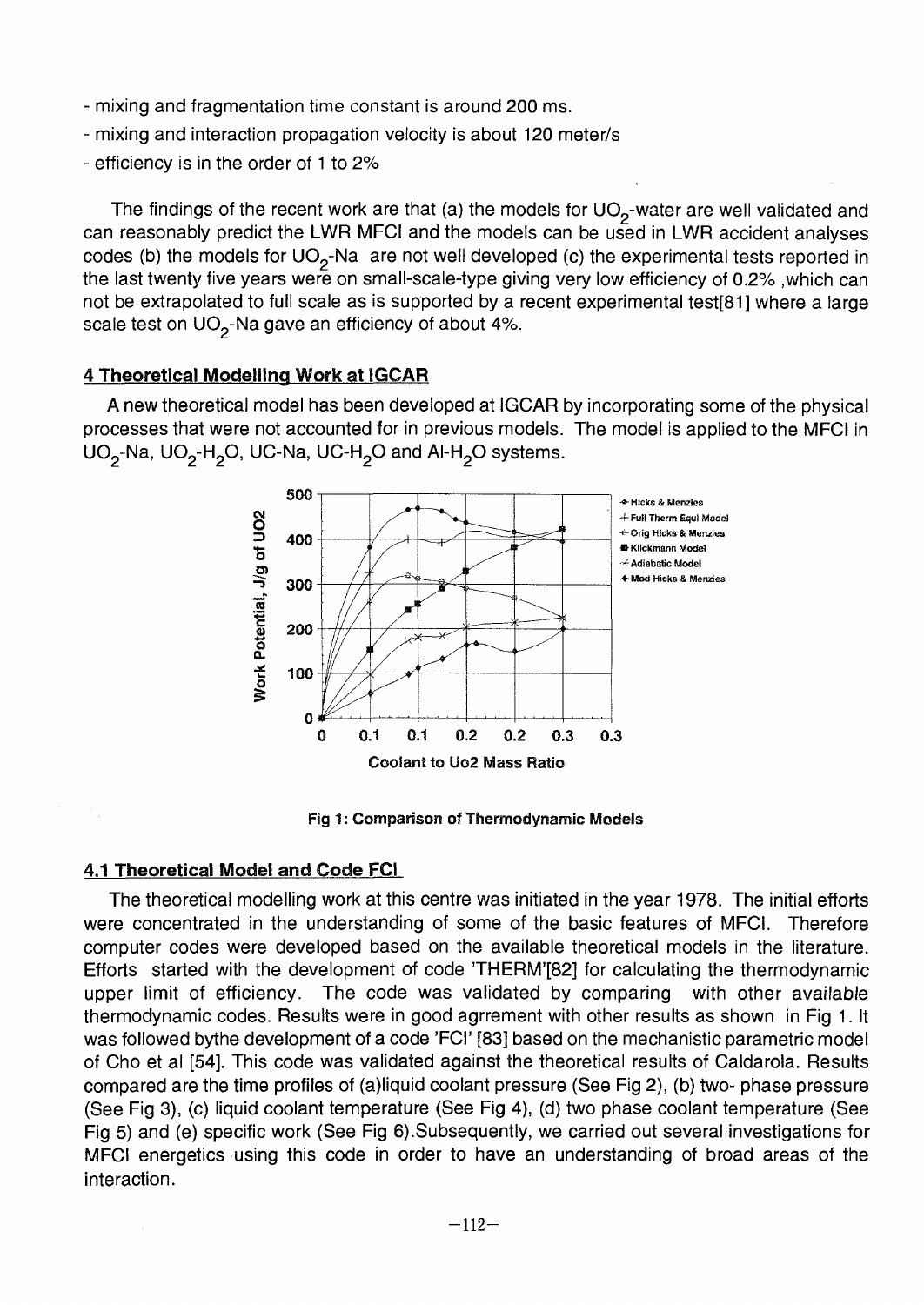A new and more accurate geometrical constraint typical of reactor vessel system is modelled [84]. This model accurately considers the stress retaining ability and three dimensional motion. The new geometrical constraint is more accurate representative of the whole-core MFCI. The new model is shown in Fig 7 and the influence of the new model is shown in Fig 8.



Cho et al assumed a linear temperature profile in the fuel particle where as the shape should be realistically parabolic. A new and more accurate heat conduction equation was developed [85] and used in the model. The influence of the new model is presented in Table 1. It may be



seen that for small particle size, the Cho's approximation is valid but several percent error occurs for larger particle sizes.

A parameteric study of the influence of several physical parameters on the efficiency are conducted [86]. The parameters chosen are (a) fuel particle size,(b) mixing time constant, (c) coolant slug height (d) fuel-to-coolant mass ratio,(e) vapour blanketing ,(f) mixing zone height. The results of the analysis are reported in Table 2. The influences of the parameters are discussed in detail elsewhere.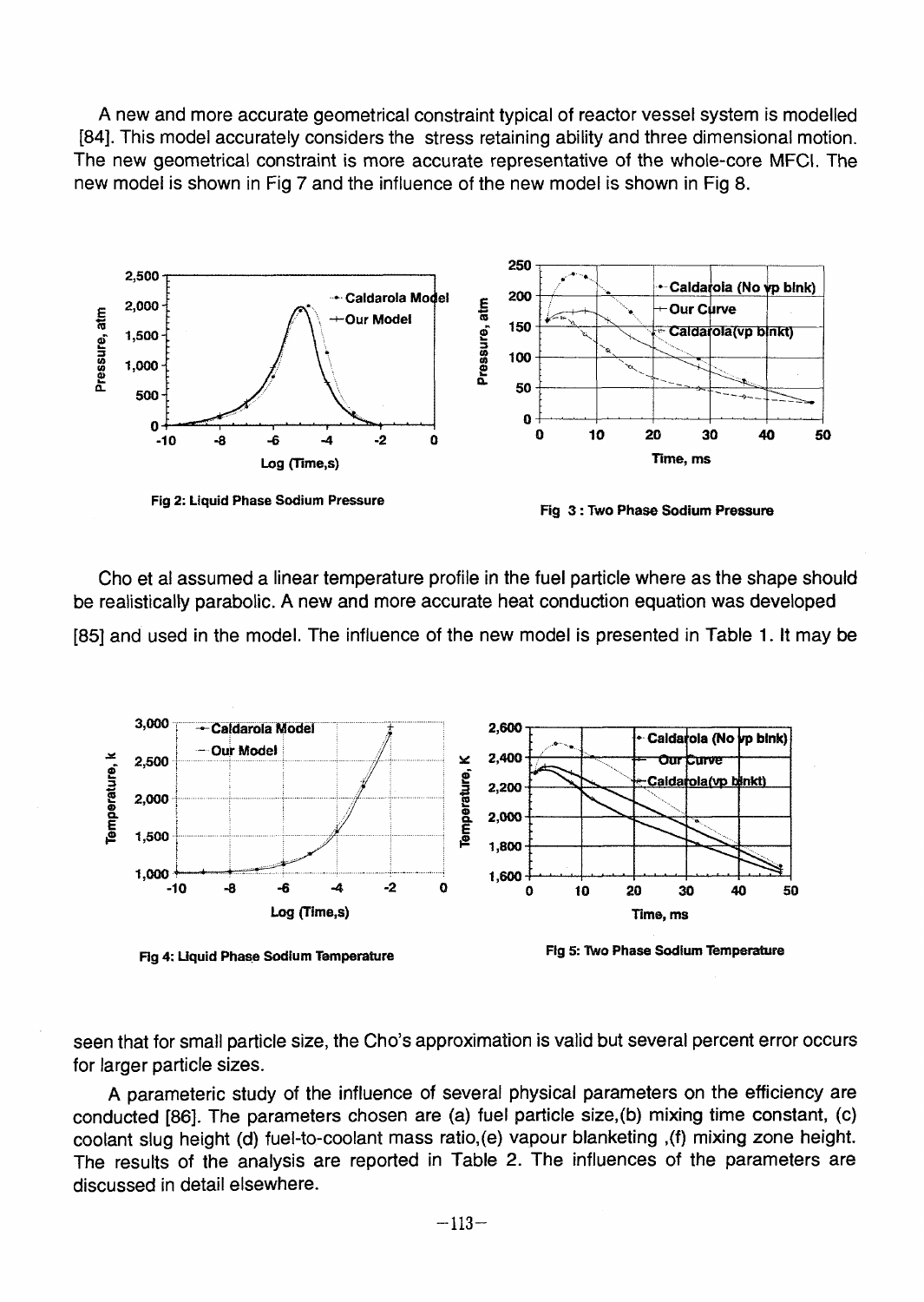

In a whole-core MFCI involving vessel motion, its response is strictly biaxial. The use of this accurate Primary System type geometrical constraint on the MFCI energetics is analysed by developing and using more accurate biaxial deformation model for reactor vessel [87]. The results indicate that up to 5% error can occur in the vessel strain if less accurate uniaxial stress strain curve is used.

In the previous parametric study a geometrical constraint is simply assumed as slug of a specified height, for analysing the damage potential in a core disruptive accident, in reality the geometrical constraint has to be represented by several parameters of the reactor vessel system. Another detailed parametric study was carried out [88] using the realistic geometric constraint using the parameters of the reactor vessel system, viz, (i) masses of the upper-, lower-, and middle vessel portions, (ii) strengths of the holddown bolts and of the reactor vessel material, (iii) other MFCI parameters mentioned in the previous paragraphs (iv) cover gas volume . The details are presented in the Table 3.

As another improvement in the code a more accurate boiling heat transfer model which depends on the interface temperature and vapour blanketing conditions is modelled and used in place of conduction heat transfer model. The results show significant differences[89]

A spherical geometrical constraint is also modelled and incorporated in the FCI code as a separate option [90].

This code like all other similar codes, could not predict the MFCI energetics correctly. It has been observed that this is mainly because some of the important mechanisms of MFCI like heat transfer, boiling heat flux, fragmentation and mixing time, coolant superheating and geometrical constraint are not treated accurately. Therefore, we developed a new model, FCI-2 [91] derived from the code FCI with additional features to take into account the above mentioned defficiencies

# **4.2 FCI-2 Model**

(i) The heat diffusion equation is solved exactly in the entire fuel and the coolant. This results in the exact transient temperature profile in the fuel and the coolant and therefore predicts accurate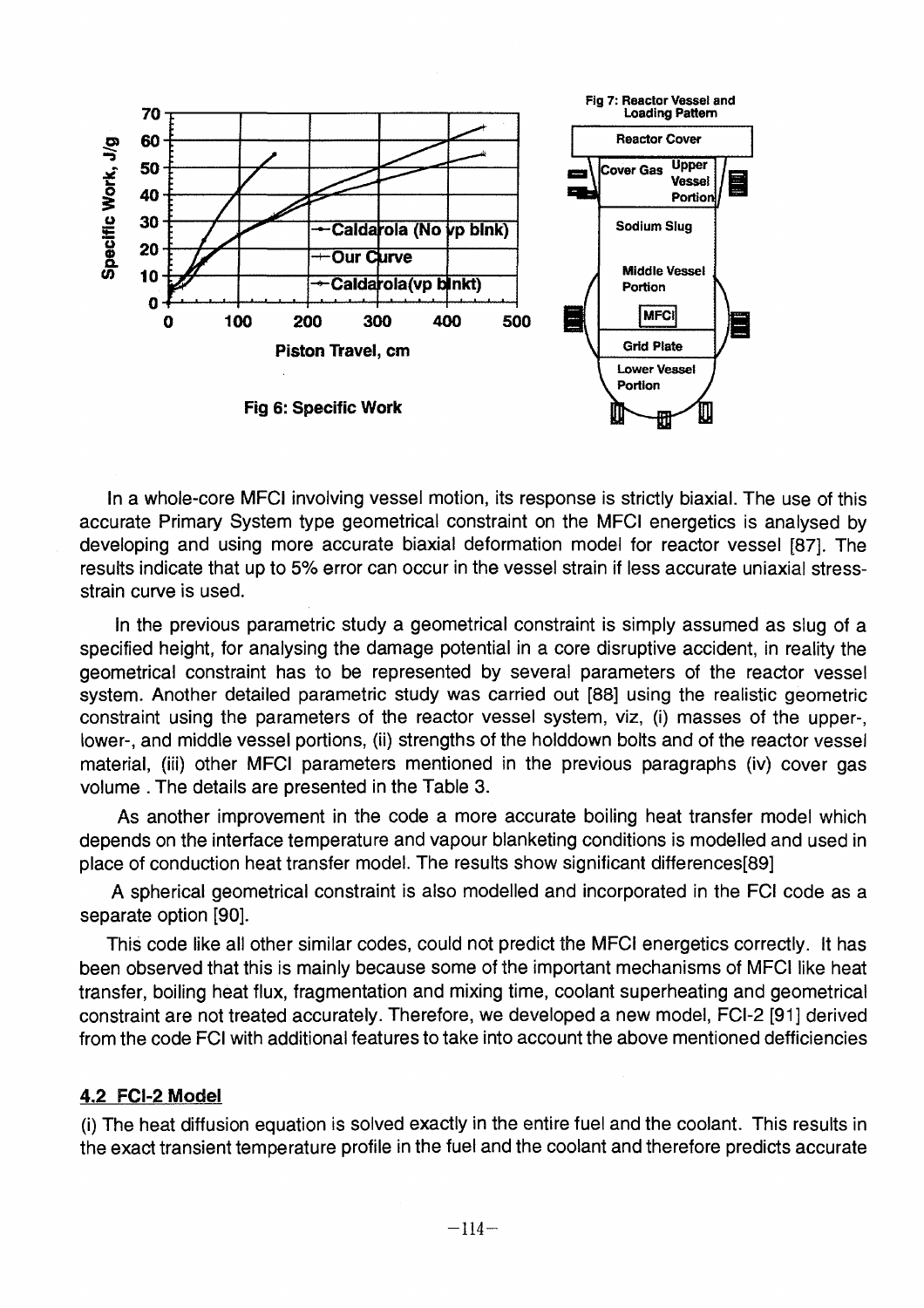

heat transfer. It also gives the actual amount of coolant which is above the saturation temperature and which does the expansion work.

(ii) Additional heat transfer mechanism through boiling is incorporated as a function of interface conditions. This mechanism is vital and dominant for some specific interface conditions.

(iii) The amount of interacting coolant in the MFCI is chosen to be that which is physically and thermally connected with the ejected molten fuel. The earlier 'mixing zone' concept cannot be applied for high thermal conductivity coolant.

Molten fuel in the form of fine spherical particles is assumed to mix and uniformily disperse in the entire availble coolant. The system is then represented by a unit of one fuel particle surrounded by corresponding amount of coolant. A continuous heat transfer takes place from the fuel to the coolant developing a transient temperature profile in both fuel and the coolant.

The unit is subdivided into a number of spherical shells (see Fig 8) in the fuel and coolant and the heat diffusion equation is solved for each shell. The heating rate,dq/dt, of any shell i is given in finite difference form as ,

8 \*  $\pi$   $K_i \bar{r}^2 (T_{i-1} - T_i)$   $K_{i+1} \bar{r}^2 (T_i - T_{i+1})$  $dd =$ where  $(\Delta r_i + \Delta r_{i+1})$   $\Delta r_i$  $r_i = (r_i + r_{i+1})/2$  and  $\Delta r_i = r_i - r_{i+1}$  $\Delta$  **r**<sub>in</sub>

Here, K, r, T are thermal conductivity, mean radius, and temperature of shell i. The change in thermal conductivity due to vapour blanketing is also considered[89]. For fuel shells the new temperature is obtained by

$$
dT_i/dt = dq_i dt/(m_i c_{pf})
$$
 (1)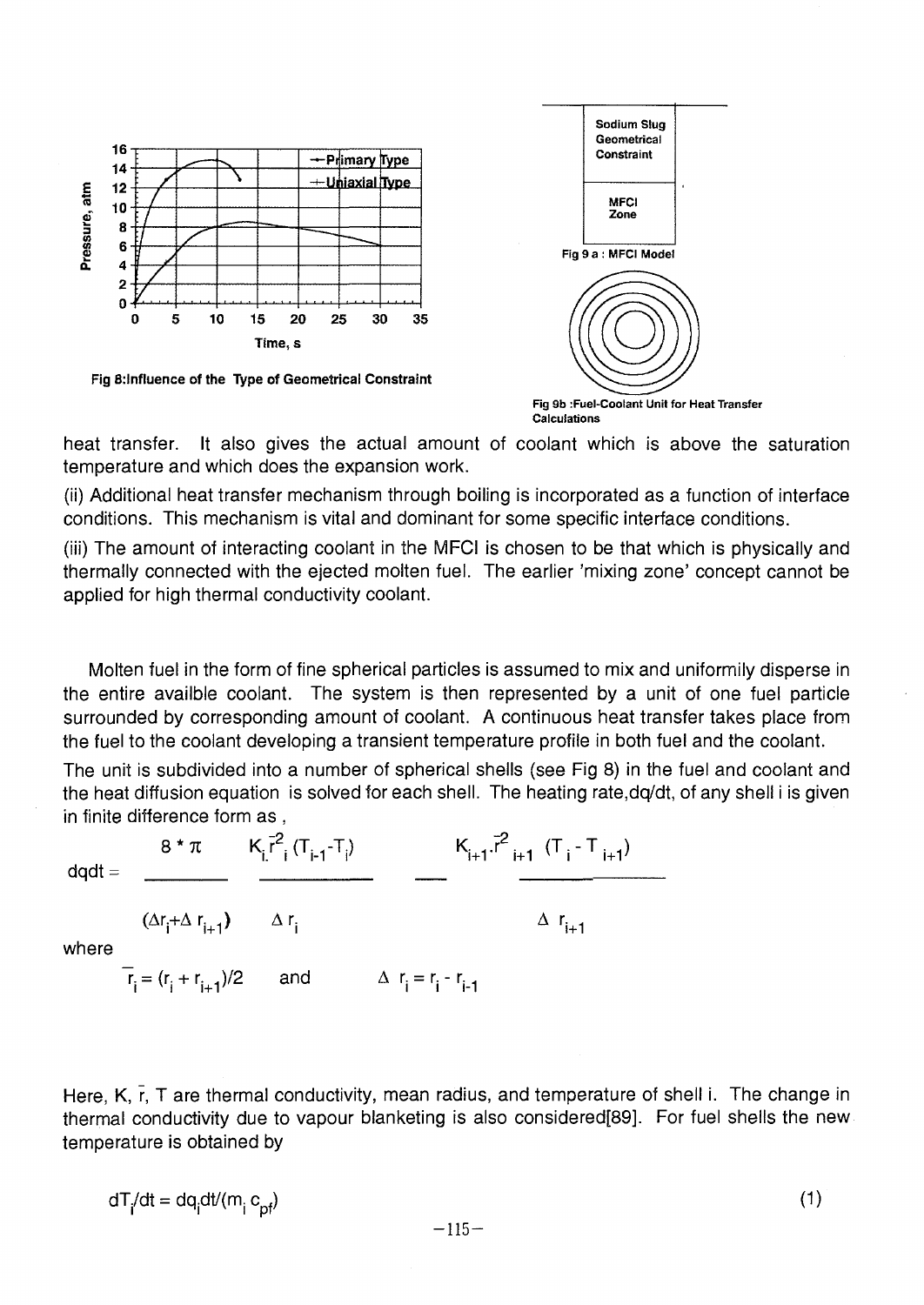where  $m_i$  is mass of ith shell and  $c_{\rm pf}$  is fuel heat capacity.

For coolant shells, the new temperatures are obtained by solving the equations of state, mass, momentum and energy along with eqn.(1).These are **Energy** 

$$
(C_{1} - x.R_{g}).dT/dt = dq_{1}/dt/m_{1} - P.dV/dt + (1-x).T.V_{1}.\alpha_{1}.dP/dt + P.dV/dt)
$$
\n(2)

**State** 

 $\beta$  <sub>T</sub> .dP/dt= $\beta$ <sub>T</sub>.dT/dt- $\alpha$ <sub>I</sub> dV/dt/V  $\hskip1cm$  for liquid phase

P=P<sub>1</sub>.exp(-P<sub>2</sub>  $\int$  for two phase (3)

 $P.V=Z_c.R_a.T$  for vapour phase

**Mass** 

$$
(V_v - V_{ij}.dx/dt = dV/dt - x.dV/dt - (1-x).dV_i/dt \tag{4}
$$

#### Momentum

The momentum equations and the equations of motion of different components of the geometrical constraint are modelled and used. Options are available for different types of geometrical constraints, viz, uniaxial type of Cho et al[54], Spherical type of Bhaskar Rao et al [90], Primary System type of Bhaskar Rao [84], and more realistic Primary System type [87] which have been described above.

Ear a uniquial constraint used by C For a uniaxial constraint used by Cho et al the equatiions are

| dZ/dt= $(P-P0)/R/c0$                   | for acoustic period |     |
|----------------------------------------|---------------------|-----|
| $d^2Z/dt^2 = (P-P_0)/(Z_{ex}+Z-Z_0)/R$ | for inertial period | (5) |

### Time Step Optimization

Because of the peculiar and rapid variations in temperatures , pressure, heat transfer rate, vapourization rate and such other variables of MFCI, an otimization of the time step is necessary

. The optimum set of upper limits thus arrived at by a numerical experimentation and the corresponding time step values are as follows. In each time step,

(i) heat transfer is not allowed to change by more than 10% ,

(ii) the time step in the acoustic period is not allowed to be higher than one hundredth of the acoustic period,

(iii) pressure is not allowed to change by a factor of more than 2 during the acoustic period,

(iv) temperature is not allowed to change by more than 2%,

 $(4)$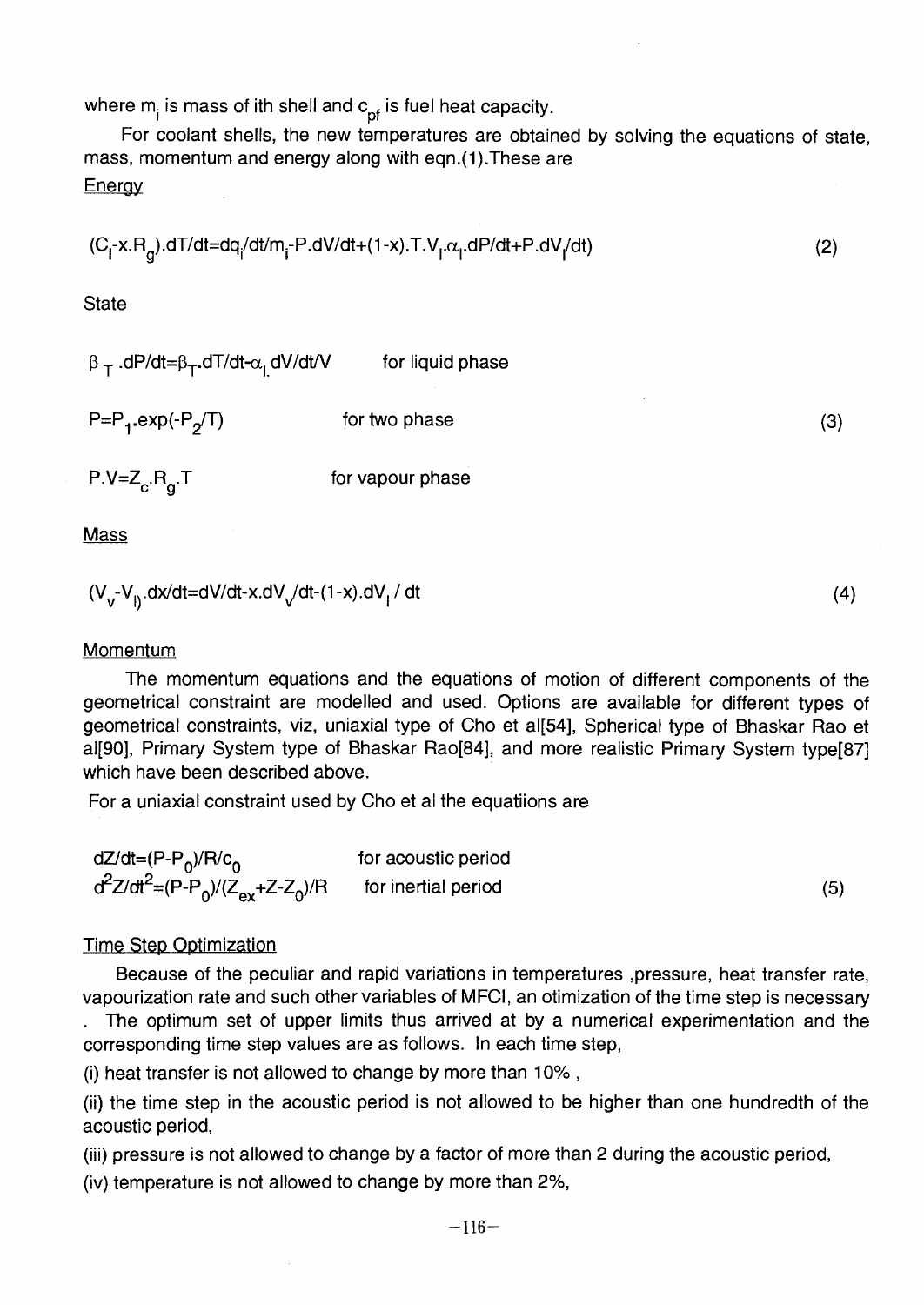(v) coolant expansion is not allowed more than 10% of its volume,

(vi) work done is not allowed to be more than 0.1% of the fuel heat content,

(vii) stability of space-time analysis require, that time step is always lesser than thermal diffusion time,

(viii) fall in pressure is not allowed by more than 10% and

(ix) fall in temperature in the coolant shells is not allowed by an amount more than  $10^0$ 

Initially, a guess for the time step is made using the rates of changes in the above variables in the previous time step, and the new values are calculated in the current time step. The present chages in the variables are then checked against the upper limits using current rates of change in the variables. If the constraints are not satisfied the cycle is repeated with reduced time step size till the conditions of constraints are satisfied.

### 4.3 Results **and** Discussions

Five different fuel-coolant types, viz. UO<sub>2</sub> - Na, UC - Na, UO<sub>2</sub> - H<sub>2</sub>O, UC - H<sub>2</sub>O and Al - H<sub>2</sub>O are studied which represent all the possible combinations of fuel/coolant systems. The fuel-tocoolant mass ratio, w, selected are 14.3,10.0, 2.0 and 0.4. This includes a range of fuel-rich and fuel-deficient MFCI of interest. The value of 0.4 corresponds to the value which could be expected in a small fast reactor when whole fuel is involved in the MFCI. For large fast reactors, value of w is still lower and so is the case if only a fraction of fuel is involved in the MFCI. Fuel initial temperature is assumed to be the melting point. The coolant below the saturation temperature does not take part in the expansion but goes as geometrical constraint. This amount decreases with time as more and more coolant goes above saturation temperature. In the present study a constant amount of geometrical constraint presented by a column of 160 cm of the coolant is assumed. This value corresponds to the amount of coolant available in small fast reactors.

In Fig. 10, the efficiency as a function of fuel-to-coolant mass ratio, w, is presented for all the fuel-coolant types. The solid curves represent lumped models developed earlier and the dashed curve correspond to the new model. The observations are as follows :

(i) All the fuel-coolant types show peaking behaviour for efficiency as a function of fuel-to-coolant mass ratio. For high thermal conductivity coolant the efficiency decreases rapidly as w is decreased. For low thermal conductivity coolant (e.g.  $H<sub>2</sub>O$ ) the efficiency falls slowly after attaining the peak and remains almost constant as w is further decreased.

(ii) Fuels with higher fuel thermal conductivity and higher heat content, have higher efficiency for all types of coolants.

(iii) Fuel-coolant types with lower coolant thermal conductivity give higher efficiency than those with higher coolant thermal conductivity for fuel-deficient systems and lower efficiency for fuel-enriched systems.

(iv) For fuel-deficient system and higher thermal conductivity coolant, the efficiency is very very small

(v) Carbide fuel gives nearly same efficiency as the oxide fuel.

(vi) The UO<sub>2</sub> - Na MFCI is mild and quite different from that of the UO<sub>2</sub> - H<sub>2</sub>O system which is energetic.

(vii) Earlier lumped models with 'mixing zone' concept overestimates the amount of working coolant for low thermal conductivity cooolant and underestimates the amount of interacting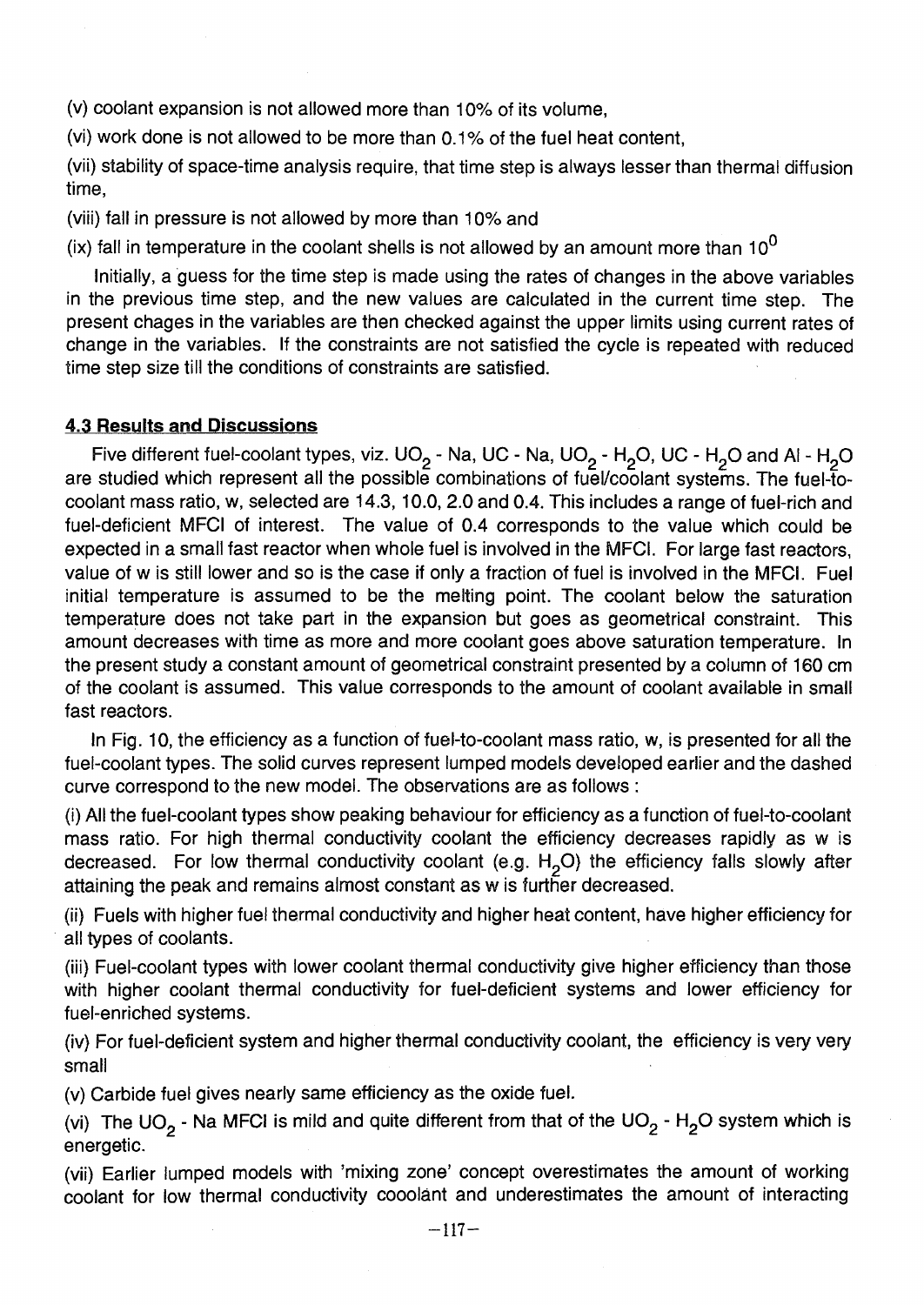

Fig 10: MFCI Efficiency (Different Fuel/Coolant Systems)

coolant for high thermal conductivity coolant. It grossly underestimates the efficiency for low thermal conductivity coolant for fuel-deficient systems.

(viii) This improved model gives results for UO<sub>2</sub> - H<sub>2</sub>O and UO<sub>2</sub> - Na in line with the experimental observations whereas lumped model overpredicts results for UO<sub>2</sub> - Na system and underpredicted those for UO<sub>2</sub> - H<sub>2</sub>O. Therefore the improved model is much more reliable.

(ix) Lumped model gives lower efficiency than exact model for w less than roughly 3, and higher efficiency for w greater than 3. As w increases both the models tend to give same results.

# **5 Conclusions**

From the review the following emerge

1. The MFCI parameters are

(a) Fuel particle size is around 100  $\mu$  m.

(b)Fuel fragmentation and mixing time constant could be conservatively considered to be 200 ms.

(c)Fuel particle size distribution may be assumed Log-Normal.

(d)Efficiency though predicted around 0.2% in numerous small sized tests will have to be carefully estimated for the large sized MFCI that occurs in LMFBRs.

(e)Mixing and propagation velocity will have to be experimentally obtained. For UO<sub>2</sub>-H<sub>2</sub>O it is estimated to be around 120 m/s.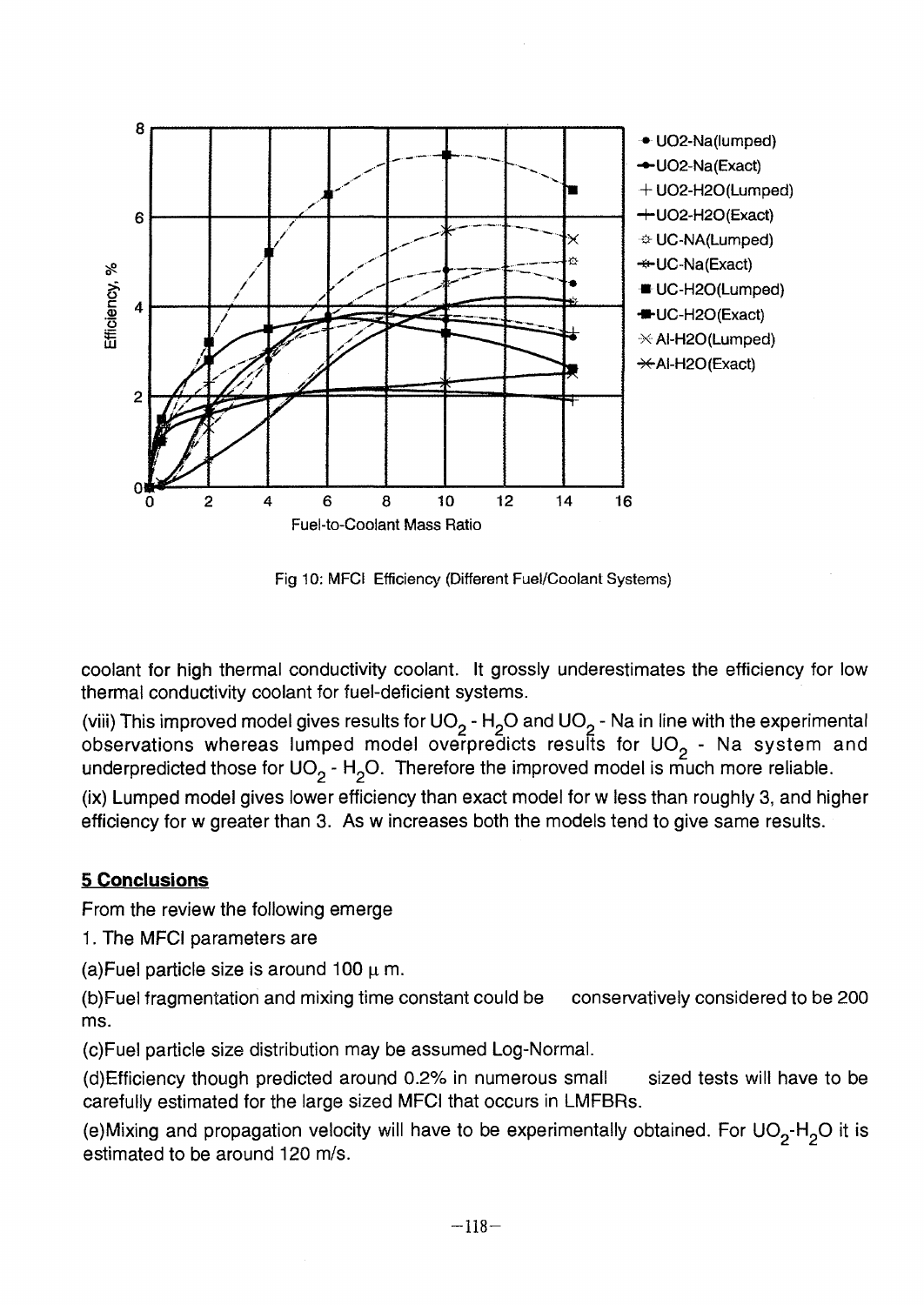2. A new and more realistic model is developed which gives MFCI predictions closer to the experimental observations for a large spectrum of physical situations and fuel-coolant systems.

3. For LMFBR accidents involving MFCI in  $UO<sub>2</sub>$ -Na and UC-Na boiling heat flux does not play important role.

4. Only one large sized test is reported in last 5 years and the efficiency is reported to be about 4%. Several experimental tests in reactor conditions may have to be conducted to estimate it. A strong need exists for experimental tests on  $UO<sub>2</sub>$ -Na system.

# **References**

[1] G.Long, 'Explosions of Molten Aluminium in Water-Cause and Prevention', Met. Prog. 71 (1957).

[2] J.G.Goodwin, 'Evaluation of a Modified Zercaloy2 Ingot F-1071 Melted at WAPD', USAEC Report AECD-3688, NTIS (1954).

[3] General Electric Company, Idaho Test Station,'Additional Analysis of SL-1 Excursion: Final Report of Progress', USAEC Report IDO-19313, NTIS (1962).

[4] General Electric Company, Idaho Test Sation, 'Final Report of SL-1 Recovery Operation', USAEC Report IDO-19311, NTIS (1962).

[5] R.W.Miller, A.Sola and R.K.Mc Cardell, 'Report of the SPERT-1 Destructive Test Program on an Aluminium Plate-type, Water- Moderated Reactor', USAEC Report IDO-16883, NTIS (1964).

[6] J.E.Grund, 'Experimental Result of Potentially Destructive Reactivity Additions to an Oxide Core', USAEC Report IDO-17028, NTIS (1964).

[7] S.G.Lipsette, 'Explosions from Molten Materials and Water', Fire Technology, 2 (1966).

[8] F.E.Brauer et al, 'Metal/Water Explosions', Nucl. Sci. Eng., 31, (1967).

[9] T.G.Taxelius, 'Quarterly Technical Report, SPERT Project', USAEC Report IDO-17228, NTIS (1967).

[10] P.Bhaskar Rao et al, 'Molten Fuel Coolant Interaction- Our Analyses and View Point', Paper presented in the Indo-German Workshop on Transient Analyses and Emergency Core Cooling System, held at BARC, Bombay, (1985).

[11] H.J. Teague, 'Summary of Papers on Fuel-Sodium Interaction', Proc. of Int. Conf. on Engineering of Fast Reactors for Safe and Reliable Operation, Karlsruhe, (1972).

[12] H.K. Fauske, 'On the Mechanism of  $UO<sub>2</sub>$ -Na Explosive Interactions', Nucl. Sci. Engg., 51 (1973).

[13] H.K. Fauske, 'CSN! Meeting on Fuel-Coolant Interactions' Nucl. Safety, 16 (1975).

[14 Kazimi, 'On the Mechanism for Hydrodynamic Fragmentation', Trans. Amer. Nucl. soc, 30 (1978).

[15] J. Costa et al., 'Visualization of the Boiling Phenomena accompanying the Direct Contact of the Hot Liquid with a Cold Liquid', Proc. of the Second Specialist Meeting on Sodium-Fuel Interaction in Fast Reactors, Ispra (1973)

[16] S.J.Board and R.W.Hall, 'An Explosion Propagation Mechanism' in Proceedings of the Second Specialists Meeting on Sodium Fuel Interaction in Fast Reactors', USAEC Report CONF-731126 (1973).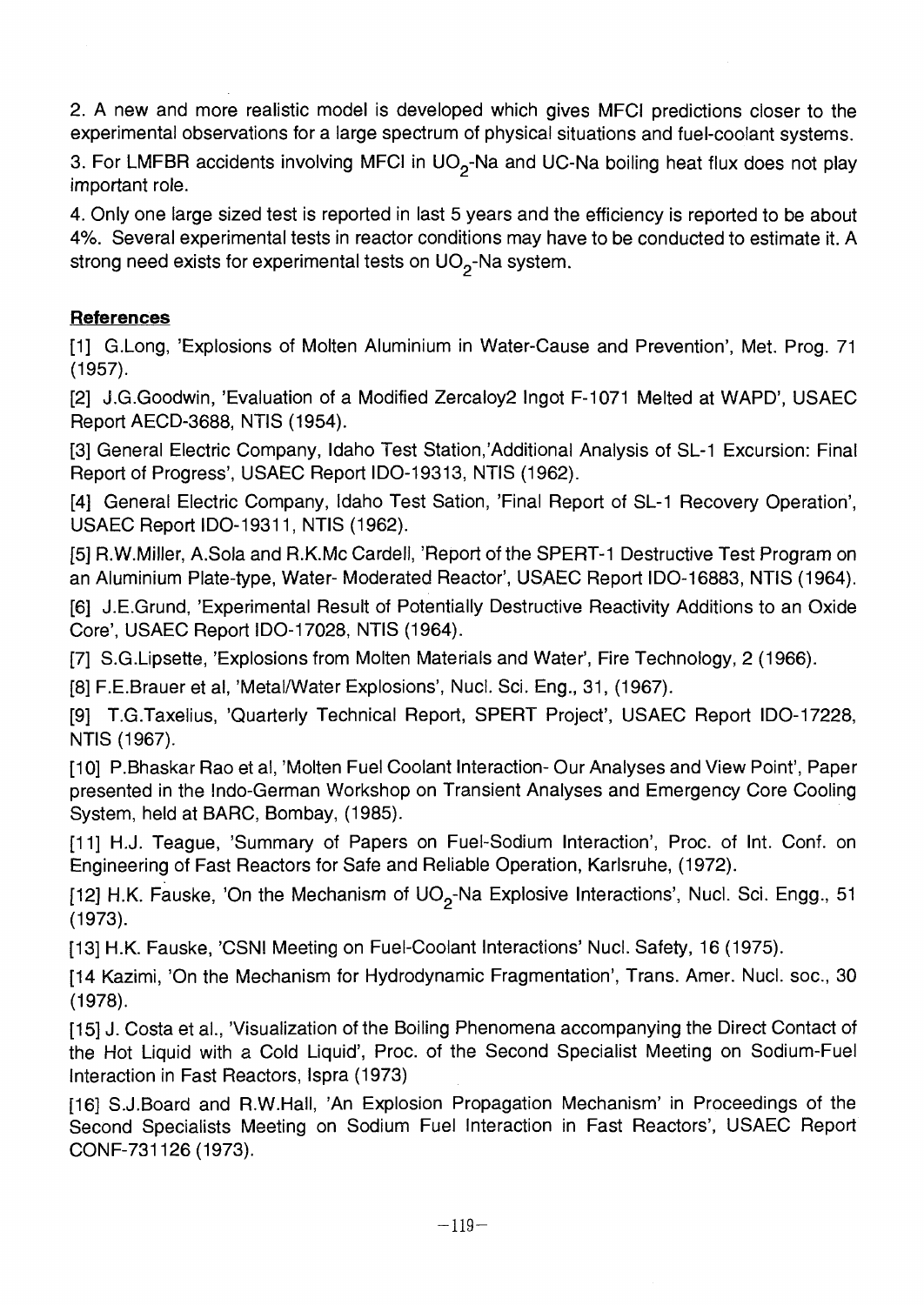[17] L.A.Stephan, 'The Response of Water logged UO<sub>2</sub> Fuel Rods to Power Bursts', USAEC Report IDO-ITR-105, NTIS (1969).

[18] R.S.Sernken, 'Reactivity Initiated Test Series, RTA-Scoping Test Fuel Behaviour Report', referred in 'Recent Development in the Understanding of Energetic Molten Fuel Coolant Interactions' by A.W.Cronenberg in Nucl. Safety, 21 (1980).

[19] K.O.Reil and M.F. Young, 'Prompt Burst Energetics (PBE) Studies', US DOE Report SAND-79-0740-C (Conf. 790429-21 ),Sandia Labs, NTIS (1979).

[20] D.L.Swift and L.Baker, 'Experimental Studies of High Temperature Interaction of Fuel and Cladding Material with Liquid Sodium', ANL-7121 (1965).

[21] S.J.Board et al, 'Experimental Study of Energy Transfer Processes Relevant to Thermal Explosions', Int. Journal of Heat and Mass Transfer', 14 (1971).

[22] L.F.Epstein, 'Metal Water Reactions - Analytical Formulations for the Reaction Rate', GEAP-3272(1969).

[23] R.O.Ivins, 'Interaction of Fuel, Cladding and Coolant', ANL-7399 (1967).

[24] M.Amblard et al, 'Contact Effect between Molten UO<sub>2</sub> and Sodium and Molten UO<sub>2</sub> and Water' EVR-FNR-811, Grenoble (1970).

[25] D.J.Buchanan 'Fuel Coolant Interactions Small Scale Experiment and Theory', in the proceeding of the Second Specialists Meetings on Sodium Fuel Interaction in Fast Reactors, USAEC Report CONF-731126(1973).

[26] S.J.Board et al, 'Fragmentation in Thermal Explosions', RD- 13-N-2423 (1972).

[27] H.E.Schins, The Consistent Boiling Model for Fragmentation in Mild Thermal Interaction', in the Proceeding of the Second Specialists Meeting on Sodium Fuel Interaction in Fast Reactors, USAEC Report CONF-731126 (1973).

[28] J.N.Guestet al, 'Al/Water Shock Tube experiments at AWRE, Foulness', referred in reference elsewhere.

[29] M.Amblard et al. 'Recent JEF and CORECT 1 Sodium/Fuel Interaction Results', in the Proceedings of Specialists Meeting on Sodium Fuel Interaction in Fast Reactors,USAEC Report CONF-731126 ,(1973).

[30] H.Holtbecker et al, 'Results of Thermal Interaction Tests for Various Materials Performed in the Ispra Tank Facility', in the Proceedings of the Second Specialists Meeting on Sodium Fuel Interaction in Fast Reactors, USAEC Report CONF-731126 ,(1973).

[31] M.Martini et al 'Out of pile Tests on UO<sub>2</sub>', in the Proceedings of the Second Specialists Meeting on Sodium Fuel Interaction in Fast Reactors, USAEC CONF-731126 ,(1973).

[32] H.Beutel and K.Gast, Large Scale FCI Experiments in Subassembly Geometry Test Facility and Model Experiment', in the Proceedings of the Second Specialists Meeting on Sodium Fuel Interaction in Fast Reactors, USAEC CONF-731126 (1973).

[33] H.Kwast, 'Some Observations of Fuel-Sodium Interaction after Irradiation of Single Pins under Loss of Cooling Conditions',in the Proceedings of the Second Specialists Meeting on Sodium Fuel Interaction in Fast Reactors, USAEC CONF 731126 (1973).

[34] D.R.Armstrong et al 'Interaction of Sodium with Molten UO<sub>2</sub> and Stainless Steel Using on Dropping Mode of Contact', ANL-7890 (1971).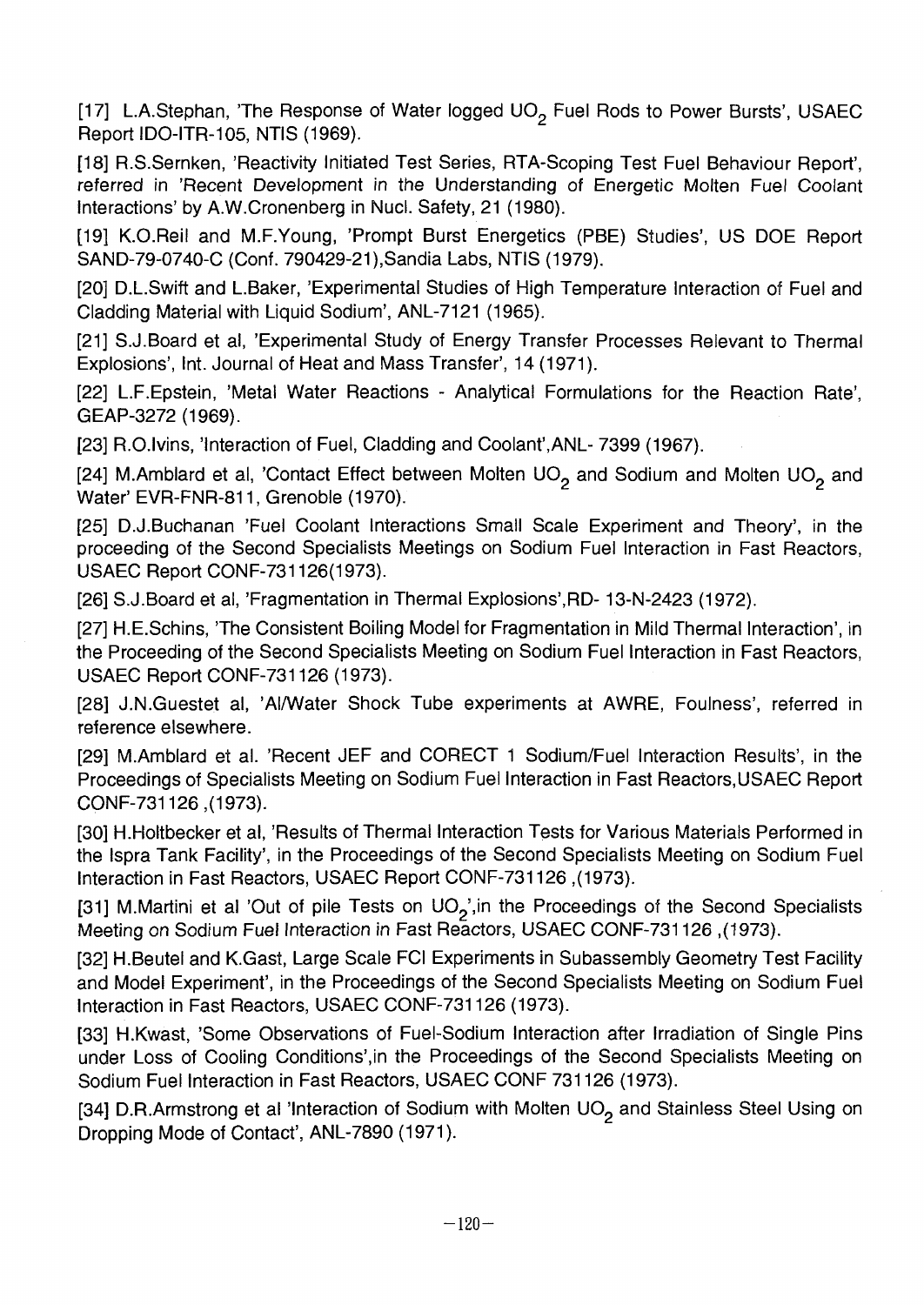[35] J.Lazarus et al 'Thermal Interaction Experiments in a Channel Geometry using Al<sub>2</sub>0<sub>3</sub> and Sodium', in the Proceedings of the Second Specialists Meeting on Sodium Fuel Interaction in Fast Reactors, USAEC CONF 731126 (1973).

[36] D.R. Armstrong, F.J. Testa and D. Ravidon, 'Molten UO<sub>2</sub>-Sodium Dropping Experiments', Trans. Amer. Nucl. Soc, 13 (1970)

[37] Anderson and Armstrong, 'Lab. Tests of Molten Fuel Coolant interactions', Trans. Amer. Nucl. Soc, 15(1972).

[38] H. Mizata, 'Fragmentation of Uranium Dioxide after Molten UO<sub>2</sub>-Na Interaction', J. Nucl. Sci. Tech., 11 (1974).

[39] K.H. Hsiao, P.G. Hedgcoke and L.C. Wifte, 'Pressurization of a solidifying Sphere', J. Appl. Mech., 39(1972).

[40] M.Epstein, 'A New Look at the Cause of Thermal Fragmentation', Trans. Amer. Nucl. Soc., 19(1974).

[41] F.E.Brayer, N.W.Green and R.B.Mester, 'Metal/Water Explosions', Nucl. Sci. Eng., 31, (1967)

[42] W.Zyszkowski, 'Experimental Investigation of Fuel Coolant Interaction', Nucl. Tech., 33 (1977).

[43] A.W.Cronenberg, 'Recent Developments in the Understanding of Energetic Molten Fuel Coolant Interactions', Nucl. Safety, 21 (1980).

[44] S.J.Board et al, 'Detonation of Fuel Coolant Explosions', Nature, 254 (1975).

[45] T.P.Speis and H.K.Fauske, 'UO<sub>2</sub>/Sodium Interactions', Recent In and Out of Pile Experiments in the U.S. and their Interpretations for Fast Reactor Safety', in the Proceedings of the Second Specialists Meetings on Sodium Fuel Interaction in Fast Reactors, USAEC Report CONF-731126 (1973).

[46] R.C.Doerner et al, 'In Pile Molten Fuel Coolant Interaction Test of Carbide Fuel TREAT Test АХ1', Nucl. Tech., 58 (1982).

[47] E.P.Hicks and D.C.Menzies, 'Theoretical Studies on the Fast Reactor Maximum Accident', in Proceeding of Conference on Safety, Fuel and Core Design in Large Power Reactors, USAEC Report ANL- 7120, NTIS (1965).

[48] A.E. Klickman, 'Summary of Energy Release Analysis of the Hypothetical Meltdown Design Accident in Core A of the Enrico Fermi Reactor', APDA-LA-1, Atomic Power Development Associates, (1969).

[49] A. Padilla,' Analysis of Mechanical Work Energy for LMFBR Maximum Accidents', Nuclear Technology, 12 (1971).

[50] A.M. Judd, 'Calculation of the Thermodynamic Efficiency of MFCI', Trans. Amer. Nucl. Soc., 13 (1970).

[51] G.H. Golden and J.V. Tokar, 'Thermophysical Properties of Sodium', ANL-7323, (1967).

[52] H. Pfefferlen, in 'An Analytical Evaluation of the Consequences of a Hypothetical Instantaneous Loss of Coolant Flow to a Fast Flux Test Facility Driver Fuel Assembly'.Compiled by L.M.Mcwethy, GEAP-10059, General Electric Company (1969).

[53] A.E. Walter, R.A. Harris and A. Padilla, 'Considerations of Sodium Conditions and Molten Fuel-Sodium Interactions for fast Reactor Excursion Calculations', Trans. Amer. Nucl. Soc., 11 (1968)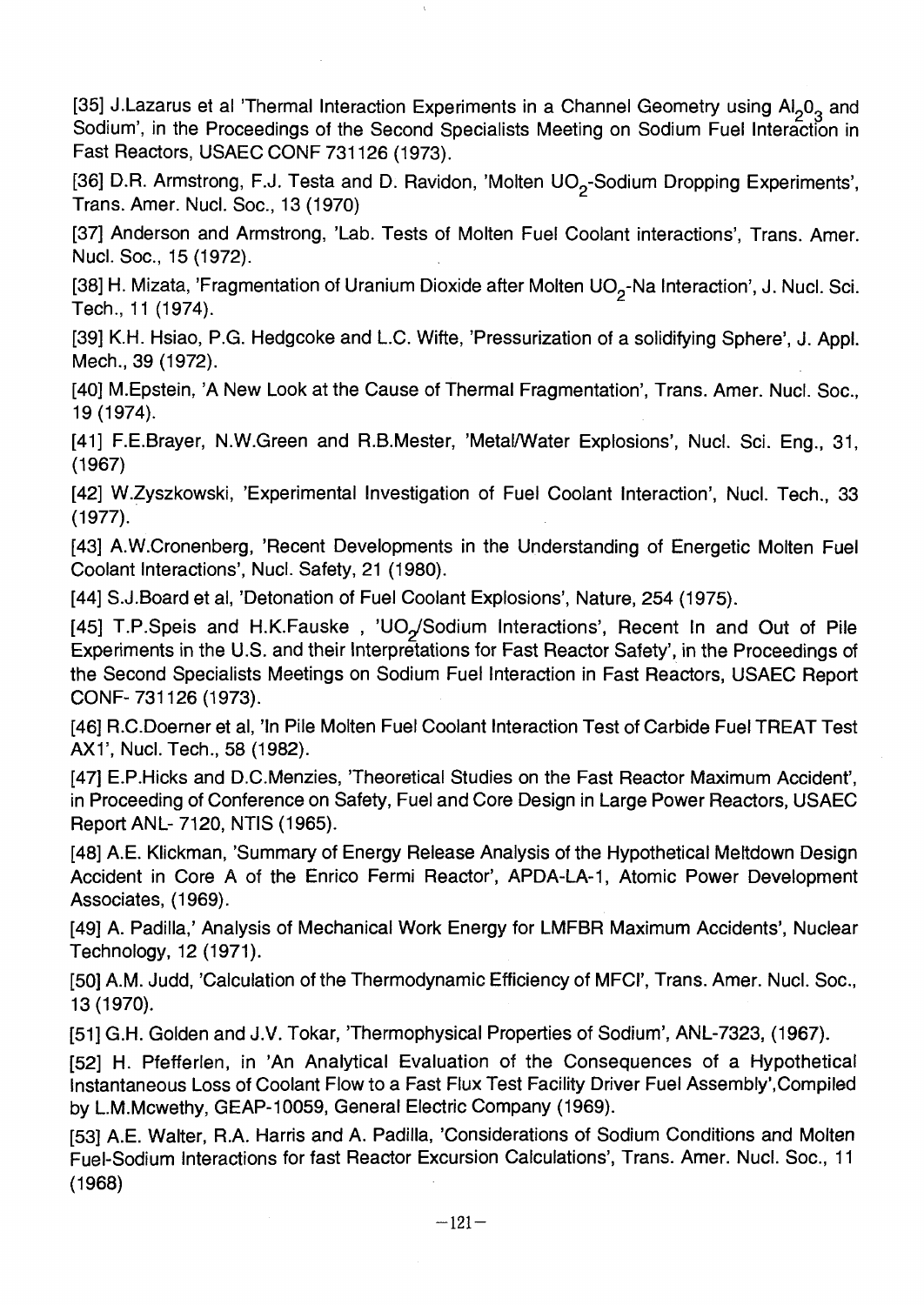[54] D.H. Cho and R.W.Wright, 'A Rate Limited Model of Molten Fuel Coolant Interactions', Trans. Amer. Nucl. Soc, 13 (1970).

[55] D.H.Cho, R.O. Ivins and R.W.Wright, 'Pressure Generation by Molten Fuel Coolant Interactions under LMFBR Accident Conditions', ANS Topical Meeting, 'New Developments in Reactor Mathematics and Applications', Idaho (1971).

[56] L. Caldarola, 'A Theoretical Model for the Molten fuel Sodium Interaction in a Nuclear Fast Reactor', Nucl. Engg. Design, 22 (1972).

[57] H. Jacobs and K. Thurnay, 'The Evaluation of the Pressure History and the Production of Kinetic energy during a Fuel- Sodium Interaction by solving the Exact Thermodynamic Equations', in Proc. on the Conf. on Engineering of Fast Reactors for Safe and Reliable operation, Karlsruhe, (1972).

[58] H. Jacobs, 'The Calculation of the Consequences of Sodium/Fuel Interactions with Allowance for Temperature Gradients in the Sodium', Second Specialists Meeting for Sodium Fuel Interaction in Fast Reactors, Ispra, (1973)

[59] H. Jacobs, 'Prediction of the Pressure time History due to Fuel Sodium Interaction in a sub-assembly', 3rd Intl. Conf. on Structural Mechanics in Reactor Technology, London, U.K.,

[60] M. Amblard et al., 'Less Interactions Combustible- Refrigerant, Etudis Experimentals et Theoriques Appliquess an Cas dis Reacteurs a Neutrons-Rapidis', Intl. Conf. on Engineering of Fast Reactors for Safe and Reliable Operation, Karlsruhe,(1972).

[61] N.E. Hoskin and K. Morgan, 'Studies of Pressure Generation by Water Impact Upon Molten Aluminium with Reference to Fast Reactor Sub-assembly Accident', Proc. Int. Conf. on Engineering of Fast Reactors for Safe and Reliable Operation,Karlsruhe (1972).

[62] M.G.Theofaneous et al, 'Premixing of Steam Explosions : Three Fluid Model', Nucl. Eng. Des., 126(1991).

[63] M.G.Theofaneous et al, 'Triggering and Propagation of Steam Explosions', Nucl. Engg. Des, 126(1991).

[64] S.G.Bankoff and S.K.Han, 'Mixing Model for Molten Core Material and Water', Nucl. Sci. Eng., 85 (1983).

[65] Sharon and S.G. Bankoff, 'Propagation of Shock Waves through a Fuel Coolant Mixture : Part 1 : Boundary Layer Stripping Mechanism and Part 2 : Taylor Instability', Nucl. Engg. Des., 131 (1991).

[66] A paper by H.Unger et al, Nucl. Engg. Des., 131 (1991)

[67] W.Peppler and W. Till,' Mechanisms Observed during Triggered Fragmentation of Droplets of Molten Aluminium in Water', BNES Conference on Sci. & Techno, of Fast Reactor Safety, Guernsey, (1986).

[68] G.Berthoud and A.Pron, 'Destabilisation of the Vapour Film formed usING a Liquid Contact a Refigerant - Application to Sodium Water Reactor', BNES Conference on Sci. and Techno, of Reactor Safety.Geurnsey (1986).

[69] J.Wolff et al, 'On the Mechanisms defining Temperature Interaction Zones and possibility of MFCI', BNES Conference on Sci. & Techno, of Fast Reactor Safety, (1986).

[70] Y.I. Agorupko et al, 'Investigation of Fragmentation of Simulated Substance in MFCI Core Debris Transport in Sodium Flow', BNES Conf. on Sci & Techno. of Fast Reactor Safety, Geumsey,(1986).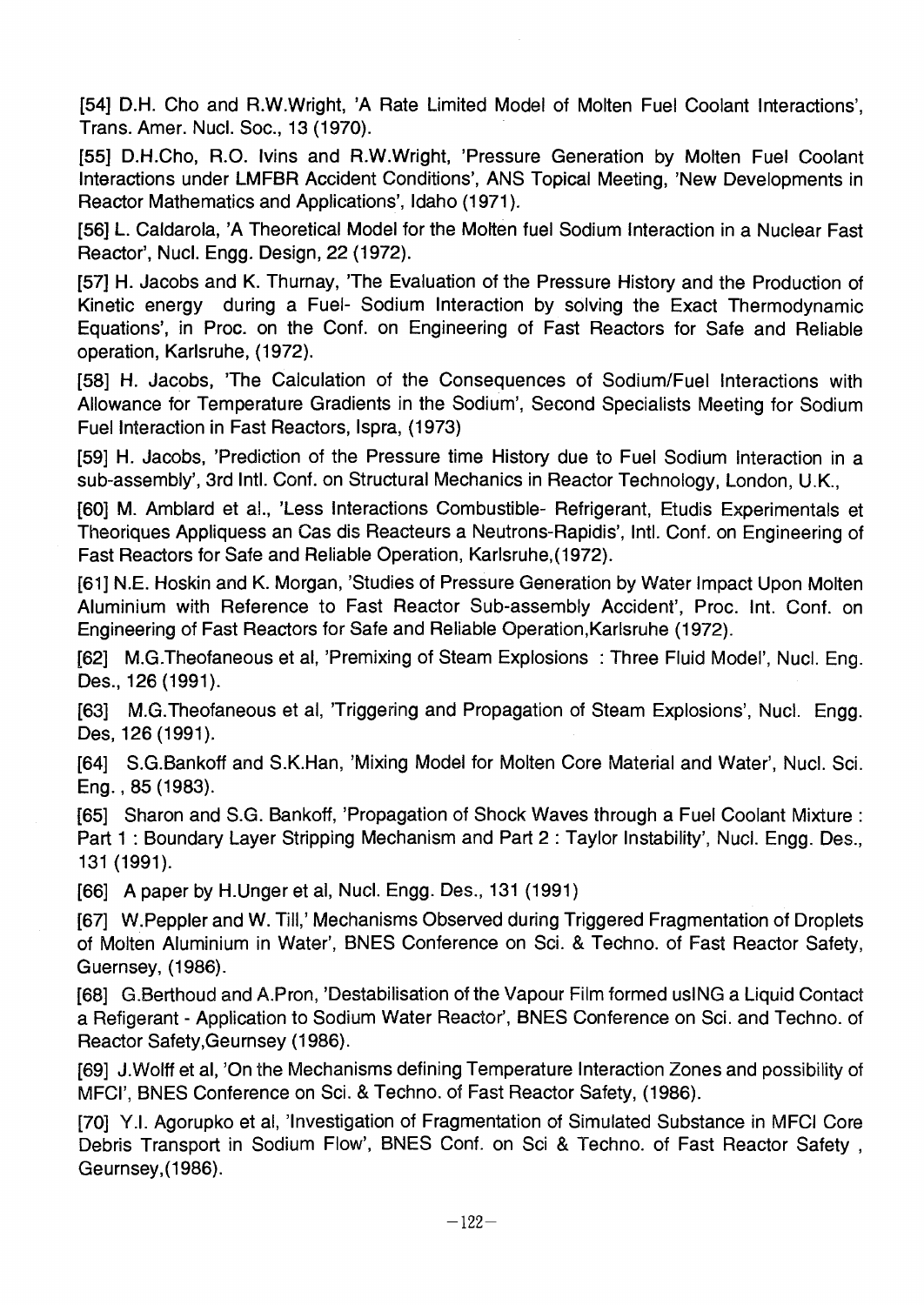[71] Farawilla, 'Modelling of Superfast Detonation as a Propagation and Trigger of Steam Explosions', Tran. Amer. Nucl. Sci., 63 (1991).

[72] M.L.Corradini, 'One Dimension Transient Fluid Model for FCI Analysis', Nucl. Sci. Eng., 101 (1989).

[73] M.D.Oh and M.L.Corradini, 'A Propagation/Expansion Model for Large Scale Vapour Explosion', Nucl. Sci. Eng, 95, (1987).

[74] M.G.Theofaneous et al, 'An assessment of Steam Explosion Induced Containment Failures', Nucl. Sci. Engg., 97, (1987).

[75] W.Heer, 'The Origin of Magnitude of Pressures in MFCI', BNES Conf. on Sci & Tech. of Fast Reactor Safety, Geurnsey (1986).

[76] J.Wolff and M.Politzky, 'Mechanical Energy release during FCI under various Top in-pile condition', BNES Conference on the Sci. & Techno, of Fast Reactor Safety, Geurnsey(1986).

[77] Proceeding of the International Topical Meeting on Safety of Next Generation Power Reactors, Seattle, Washington, (1988).

[78] Proceedings of the International ENS/ANS Conference on the Thermal Reactor Safety, France (1988).

[79] Reactor Safety Research --The CEC Contribution Edited by W.Krischer, CEC, JRC, Ispra Elsevier Applied Science, London (1990).

[80] C.F.Clement et al. 'FCIs between Molten Fuel and Sodium', in the International Conference Organised by BNES on the Fast Reactor Core and Fuel Structural Behaviour, held in Inverness, (1991).

[81] L.M.G. Dop and K.G. Edwards, 'Experimental Study of Scaling in MFCI', Proceedings of the BNES Intl. Conf. on Fast Reactor Fuel Structural Behaviour, held Inverness, (1990).

[82] P.Bhaskar Rao and Om Pal Singh, 'THERM - A Computer Code based on Thermodynamic Model to Calculate Work Potential of a Fuel Coolant Interaction', Report FRG/01140/RP-175 (1979).

[83] P.Bhaskar Rao et al, 'FCI A Fuel Coolant Interaction Code based on Fine Heating Rate for Calculation of Pressure Time Histories and Work Potential in LMFBRs', Report FRG/01140/RP-200 (1980).

[84] P.Bhaskar Rao et al, 'On the Primary System Type of Geometrical Constraint in Molten Fuel Coolant Interaction Studies', Annals of Nuclear Energy, 2 (1982).

[85] P.Bhaskar Rao et al, 'A Quasi-Transient Conduction Model of Heat Transfer in Fuel Coolant Interaction in LMFBRs', Nucl. Engg. Des.,66 (1981).

[86] P.Bhaskar Rao et al, 'A Parametric Study in the Finite Heating Rate Model of Fuel Coolant Interaction in LMFBRs', Atomkemernergie,40, (1982).

[87] P. Bhaskar Rao and K. Srinivasa Raghawan, A Biaxial Stress Strain Response Model for Reactor Vessel Part, Annuls of Nuclear Energy (1983).

[88] P. Bhaskar Rao,Om Pal Singh and R. Shankar Singh, 'Parametric Study on the Damage Work in Primary Vessel System due to Molten Fuel Coolant Interaction in a Core Disruptive Accident in LMFBRs', Atomkernenergie,40 (1982).

[89] P.Bhaskar Rao et al., 'On the Importance of Nucleate and Film Boiling Modes of Heat Transfer in Molten Fuel Coolant Interaction Studies',in the Proceedings of the Seventh National Heat and Mass Transfer Conference, Kharagpur (1983).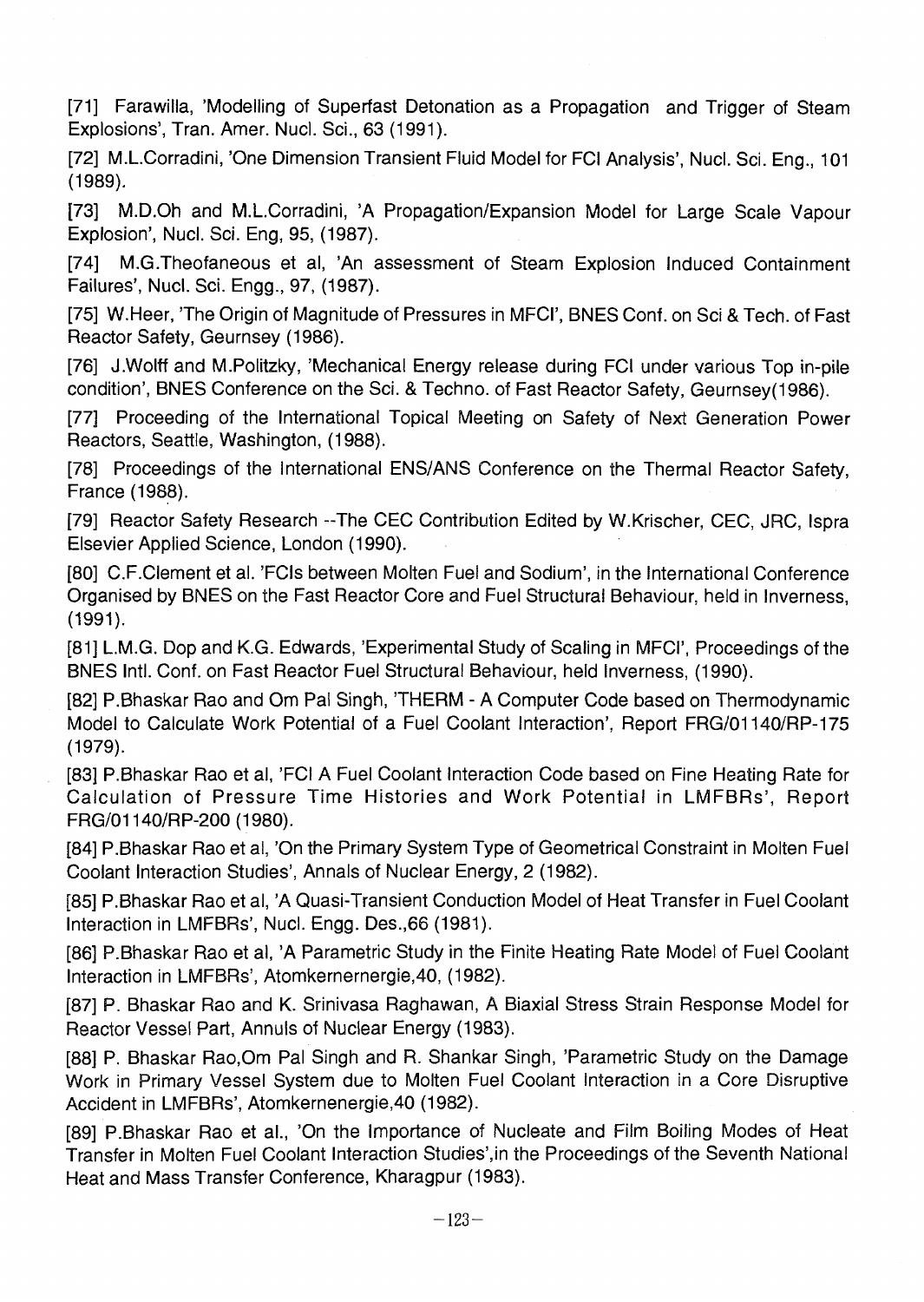[90] P.Bhaskar Rao et al, 'On the Spherical Type of Geometrical Constraint in Fuel Coolant Interaction Studies in LMFBR',Annals of Nuclear Energy, 8 (1981).

[91] P.Bhaskar Rao et al., 'An Improved Model for Molten Fuel Coolant Interaction Studies', In the Proceedings of the LMFBR Safety Topical Meeting, Lyon (1982).

Table 1 : Mecchanical Work Energy Release, j/g

| Fuel Particle Size, m m | Cho Model | Our Model |
|-------------------------|-----------|-----------|
| 1000                    | 86        | 101       |
| 200                     | 625       | 650       |
| 100                     | 755       | 888       |
| 10                      | 2300      | 2412      |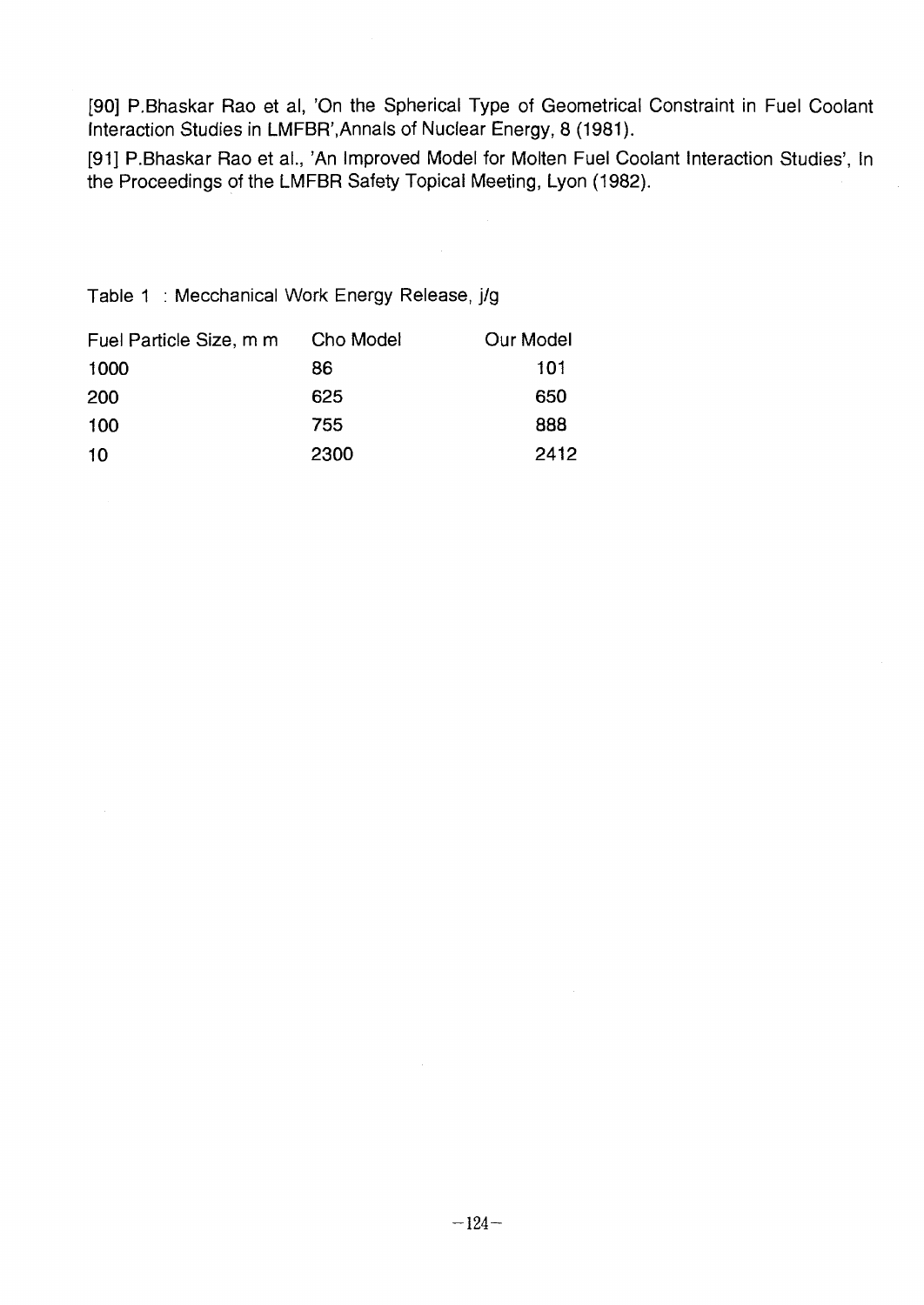| Parameters                                   | Results           | Efficiency,<br>$\frac{0}{6}$ | Peak<br>Pressure,<br>atm | Peak<br>Temperature<br>K | Final<br>Pressure<br>, atm           | Final<br>Temperature<br>, K |  |
|----------------------------------------------|-------------------|------------------------------|--------------------------|--------------------------|--------------------------------------|-----------------------------|--|
| <b>Base Case</b>                             | First<br>Set      | 5.3                          | 3373                     | 2610                     | 232                                  | 2189                        |  |
| Fuel Size, u<br>Fuel Size, u<br>Fuel Size, u | 10<br>500<br>1000 | 13<br>1.8<br>$\cdot$ 1       | 11632<br>621<br>291      | 2081<br>1163             | 204<br>52<br>$\overline{\mathbf{4}}$ | 1872<br>1648                |  |
| Time Constant,<br>ms                         | 1                 | 3.2                          | 176                      | 2327                     | 87                                   | 2048                        |  |
| Time Constant,<br>ms                         | 10                | 1.9                          | 105                      | 2246                     | 61                                   | 2038                        |  |
| Column Height,<br>cm                         | 100               | 4                            | 3372                     | 2613                     | 153                                  | 2265                        |  |
| Column Height,<br>cm                         | 300               | 6.7                          | 3374                     | 2610                     | 53                                   | 1878                        |  |
| Fuel-to-Coolant<br>Mass Ratio                | 3                 | 2.3                          | 1219                     | 1885                     | 41                                   | 1808                        |  |
| Fuel-to-Coolant<br>Mass Ratio                | 8                 | $\overline{3}$               | 2424                     | 2402                     | 109                                  | 2103                        |  |
| Fuel-to-Coolant<br>Mass Ratio                | 30                | 3.96                         | 4663                     | 2812                     | 94                                   | 2394                        |  |
| Vapour<br>Blanketing                         | No                | 6.3                          | 3915                     | 2631                     | 155                                  | 2483                        |  |
| MFCI Zone<br>height, cm                      | 23                | 3.5                          | 4691                     | 2623                     | 217                                  | 2386                        |  |

 $\sim$   $\sim$ 

### Table 2: Results for Different Sets of Parameters

чú.

*First Set : Fuel Radius = 100 u, Fragmentation & Mixing Time Constant = 0 ms, Slug Column Height = 160 cm, Fuel-to-Coolant Mass Ratio = 14.3, MFCI Zone Height = 10 cm, Vap Blanket yes*

 $\mathcal{L}^{\pm}$